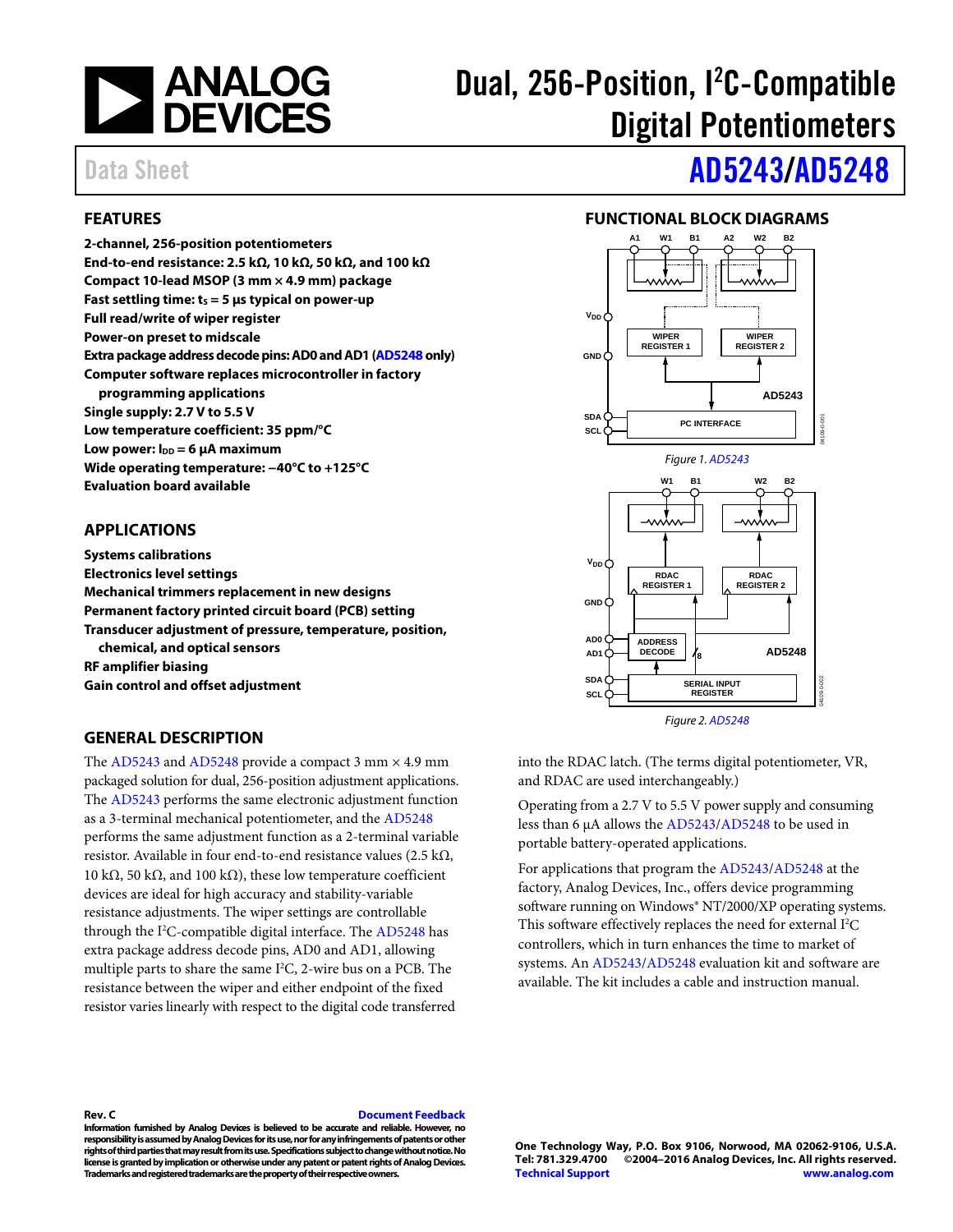## TABLE OF CONTENTS

### <span id="page-1-0"></span>**REVISION HISTORY**

### **4/16—Rev. B to Rev. C**

| Changes to Applications Section and General Description |  |
|---------------------------------------------------------|--|
|                                                         |  |
| Changed Digital Inputs and Outputs Parameter to Digital |  |
|                                                         |  |
| Changed Digital Inputs and Outputs Parameter to Digital |  |
|                                                         |  |
|                                                         |  |
|                                                         |  |

### **4/12—Rev. A to Rev. B**

| Changes to Rheostat Operation Section, Table 7, and        |  |
|------------------------------------------------------------|--|
|                                                            |  |
|                                                            |  |
| Deleted Evaluation Board Section and Figure 45, Renumbered |  |
|                                                            |  |
|                                                            |  |
|                                                            |  |
|                                                            |  |

| Programming the Variable Resistor and Voltage 13 |  |
|--------------------------------------------------|--|
| Programming the Potentiometer Divider 14         |  |
|                                                  |  |
|                                                  |  |
|                                                  |  |
|                                                  |  |
| Constant Bias to Retain Resistance Setting 15    |  |
|                                                  |  |
|                                                  |  |
|                                                  |  |
|                                                  |  |
|                                                  |  |

#### **4/09—Rev. 0 to Rev. A**

| Changes to DC Characteristics-Rheostat Mode Parameter and   |  |
|-------------------------------------------------------------|--|
| to DC Characteristics-Potentiometer Divider Mode Parameter, |  |
|                                                             |  |
|                                                             |  |
|                                                             |  |
|                                                             |  |
|                                                             |  |

### **1/04—Revision 0: Initial Version**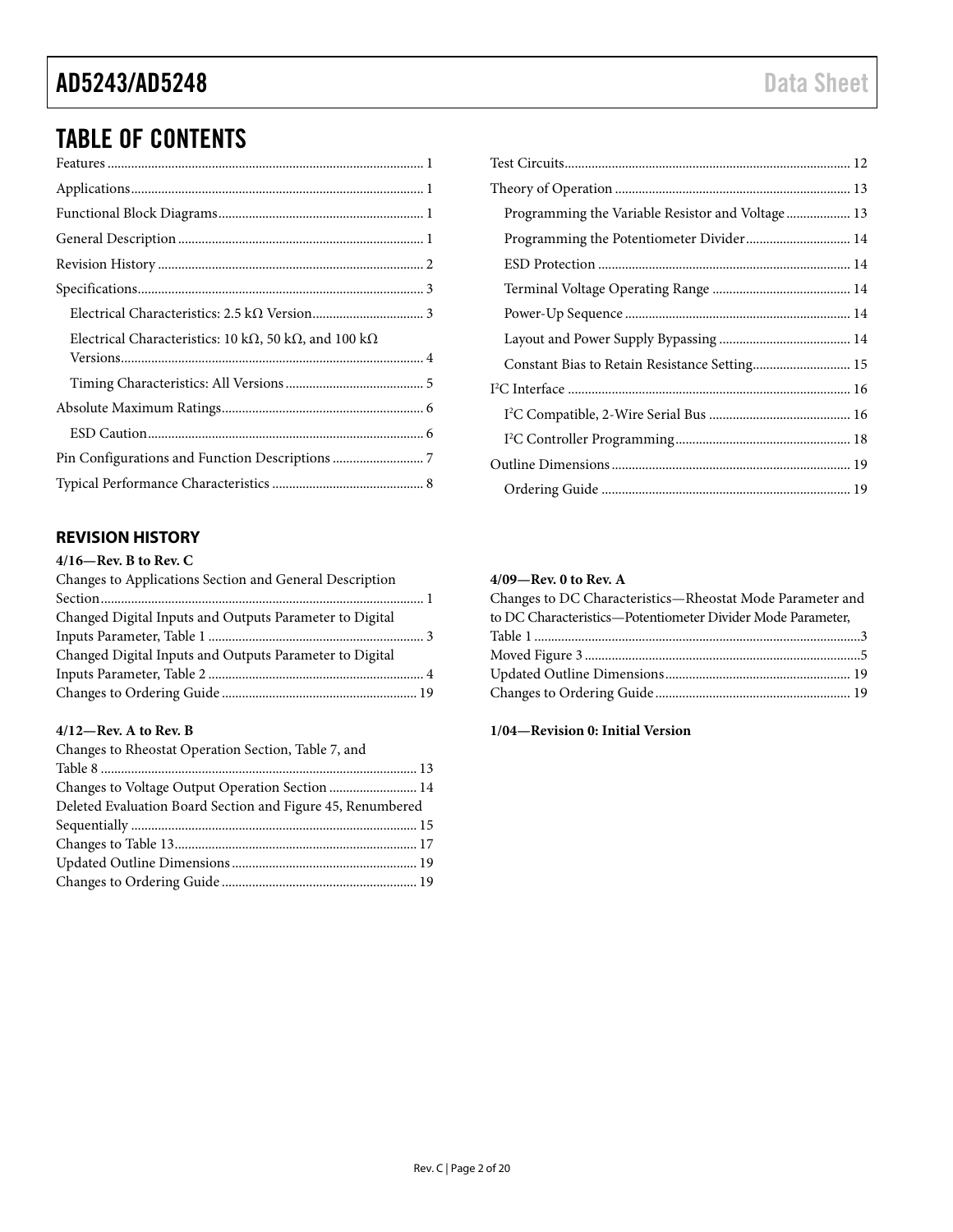### <span id="page-2-0"></span>**SPECIFICATIONS**

### <span id="page-2-1"></span>**ELECTRICAL CHARACTERISTICS: 2.5 kΩ VERSION**

 $V_{\text{DD}} = 5 V \pm 10\%$ , or 3 V  $\pm 10\%$ ;  $V_A = V_{\text{DD}}$ ;  $V_B = 0 V$ ;  $-40\degree C < T_A < +125\degree C$ ; unless otherwise noted.

<span id="page-2-2"></span>

| Table 1.                                                      |                                                  |                                                    |             |                  |                        |                |
|---------------------------------------------------------------|--------------------------------------------------|----------------------------------------------------|-------------|------------------|------------------------|----------------|
| <b>Parameter</b>                                              | Symbol                                           | <b>Conditions</b>                                  | Min         | Typ <sup>1</sup> | <b>Max</b>             | Unit           |
| DC CHARACTERISTICS-RHEOSTAT MODE                              |                                                  |                                                    |             |                  |                        |                |
| Resistor Differential Nonlinearity <sup>2</sup>               | <b>R-DNL</b>                                     | $R_{WB}$ , $V_A$ = no connect                      | $-2$        | ±0.1             | $+2$                   | <b>LSB</b>     |
| Resistor Integral Nonlinearity <sup>2</sup>                   | R-INL                                            | $R_{WB}$ , $V_A$ = no connect                      | $-14$       | ±2               | $+14$                  | <b>LSB</b>     |
| Nominal Resistor Tolerance <sup>3</sup>                       | $\Delta$ R <sub>AB</sub>                         | $T_A = 25^{\circ}C$                                | $-20$       |                  | $+55$                  | $\%$           |
| Resistance Temperature Coefficient                            | $(\Delta R_{AB}/R_{AB})/\Delta T$                | $V_{AB} = V_{DD}$ , wiper = no connect             |             | 35               |                        | ppm/°C         |
| <b>Wiper Resistance</b>                                       | <b>R</b> w <sub>B</sub>                          | $Code = 0x00, V_{DD} = 5V$                         |             | 160              | 200                    | Ω              |
| DC CHARACTERISTICS-POTENTIOMETER<br>DIVIDER MODE <sup>4</sup> |                                                  |                                                    |             |                  |                        |                |
| Differential Nonlinearity <sup>5</sup>                        | <b>DNL</b>                                       |                                                    | $-1.5$      | ±0.1             | $+1.5$                 | <b>LSB</b>     |
| Integral Nonlinearity <sup>5</sup>                            | <b>INL</b>                                       |                                                    | $-2$        | ±0.6             | $+2$                   | LSB            |
| Voltage Divider Temperature Coefficient                       | $(\Delta V_{\rm W}/V_{\rm W})/\Delta T$          | $Code = 0x80$                                      |             | 15               |                        | ppm/°C         |
| <b>Full-Scale Error</b>                                       | <b>VWFSE</b>                                     | $Code = 0xFF$                                      | $-14$       | $-5.5$           | 0                      | <b>LSB</b>     |
| Zero-Scale Error                                              | <b>V</b> wzse                                    | $Code = 0x00$                                      | $\mathbf 0$ | 4.5              | 12                     | <b>LSB</b>     |
| <b>RESISTOR TERMINALS</b>                                     |                                                  |                                                    |             |                  |                        |                |
| Voltage Range <sup>6</sup>                                    | V <sub>A</sub> , V <sub>B</sub> , V <sub>W</sub> |                                                    | <b>GND</b>  |                  | <b>V</b> <sub>DD</sub> | v              |
| Capacitance A, B <sup>7</sup>                                 | $C_A$ , $C_B$                                    | $f = 1$ MHz, measured to GND,<br>$code = 0x80$     |             | 45               |                        | pF             |
| Capacitance W <sup>7</sup>                                    | $C_W$                                            | $f = 1$ MHz, measured to GND,<br>$code = 0x80$     |             | 60               |                        | pF             |
| Shutdown Supply Current <sup>8</sup>                          | $I_A$ sd                                         | $V_{DD} = 5.5 V$                                   |             | 0.01             | $\mathbf{1}$           | μA             |
| Common-Mode Leakage                                           | $I_{CM}$                                         | $V_A = V_B = V_{DD}/2$                             |             | 1                |                        | nA             |
| <b>DIGITAL INPUTS</b>                                         |                                                  |                                                    |             |                  |                        |                |
| Input Logic High                                              | V <sub>H</sub>                                   | $V_{DD} = 5 V$                                     | 2.4         |                  |                        | $\mathsf{V}$   |
| Input Logic Low                                               | $V_{IL}$                                         | $V_{DD} = 5 V$                                     |             |                  | 0.8                    | $\vee$         |
| Input Logic High                                              | V <sub>IH</sub>                                  | $V_{DD} = 3 V$                                     | 2.1         |                  |                        | $\vee$         |
| Input Logic Low                                               | $V_{IL}$                                         | $V_{DD} = 3 V$                                     |             |                  | 0.6                    | v              |
| <b>Input Current</b>                                          | Iщ.                                              | $V_{IN} = 0 V$ or 5 V                              |             |                  | ±1                     | μA             |
| Input Capacitance <sup>7</sup>                                | C <sub>IL</sub>                                  |                                                    |             | 5                |                        | pF             |
| <b>POWER SUPPLIES</b>                                         |                                                  |                                                    |             |                  |                        |                |
| Power Supply Range                                            | V <sub>DD</sub> RANGE                            |                                                    | 2.7         |                  | 5.5                    | $\mathsf V$    |
| <b>Supply Current</b>                                         | $I_{DD}$                                         | $V_{\text{IH}} = 5 V$ or $V_{\text{IL}} = 0 V$     |             | 3.5              | 6                      | μA             |
| Power Dissipation <sup>9</sup>                                | P <sub>DISS</sub>                                | $V_{IH} = 5 V$ or $V_{IL} = 0 V$ , $V_{DD} = 5 V$  |             |                  | 30                     | μW             |
| PSS<br>Power Supply Sensitivity                               |                                                  | $V_{DD} = 5 V \pm 10\%$ , code = midscale          |             | ±0.02            | ±0.08                  | $% /$ %        |
| DYNAMIC CHARACTERISTICS <sup>10</sup>                         |                                                  |                                                    |             |                  |                        |                |
| Bandwidth, -3 dB                                              | <b>BW</b>                                        | $Code = 0x80$                                      |             | 4.8              |                        | <b>MHz</b>     |
| <b>Total Harmonic Distortion</b>                              | <b>THD<sub>w</sub></b>                           | $V_A = 1 V$ rms, $V_B = 0 V$ , $f = 1 kHz$         |             | 0.1              |                        | $\%$           |
| V <sub>w</sub> Settling Time                                  | t <sub>S</sub>                                   | $V_A = 5 V$ , $V_B = 0 V$ , $\pm 1$ LSB error band |             | 1                |                        | μs             |
| <b>Resistor Noise Voltage Density</b>                         | <b>e</b> <sub>N</sub> w <sub>B</sub>             | $R_{WB} = 1.25 k\Omega, R_{S} = 0$                 |             | 3.2              |                        | $nV/\sqrt{Hz}$ |

<sup>1</sup> Typical specifications represent average readings at 25°C and  $V_{DD} = 5$  V.

<sup>2</sup> Resistor position nonlinearity error, R-INL, is the deviation from an ideal value measured between the maximum resistance and the minimum resistance wiper

positions. R-DNL measures the relative step change from the ideal between successive tap positions. Parts are guaranteed monotonic.  $3 V_A = V_{DD}$ ,  $V_B = 0 V$ , wiper (V<sub>W</sub>) = no connect.

<sup>4</sup> Specifications apply to all VRs.

<sup>5</sup> INL and DNL are measured at V<sub>W</sub> with the RDAC configured as a potentiometer divider similar to a voltage output digital-to-analog converter (DAC). V<sub>A</sub> = V<sub>DD</sub> and V<sub>B</sub> = 0 V. DNL specification limits of  $\pm 1$  LSB maximum are guaranteed monotonic operating conditions.

<sup>6</sup> Resistor Terminal A, Resistor Terminal B, and Resistor Terminal W have no limitations on polarity with respect to each other.

<sup>7</sup> Guaranteed by design, but not subject to production test.

<sup>8</sup> Measured at the A terminal. The A terminal is open circuited in shutdown mode.

9 P<sub>DISS</sub> is calculated from (I<sub>DD</sub> × V<sub>DD</sub>). CMOS logic level inputs result in minimum power dissipation.

<sup>10</sup> All dynamic characteristics use  $V_{DD} = 5$  V.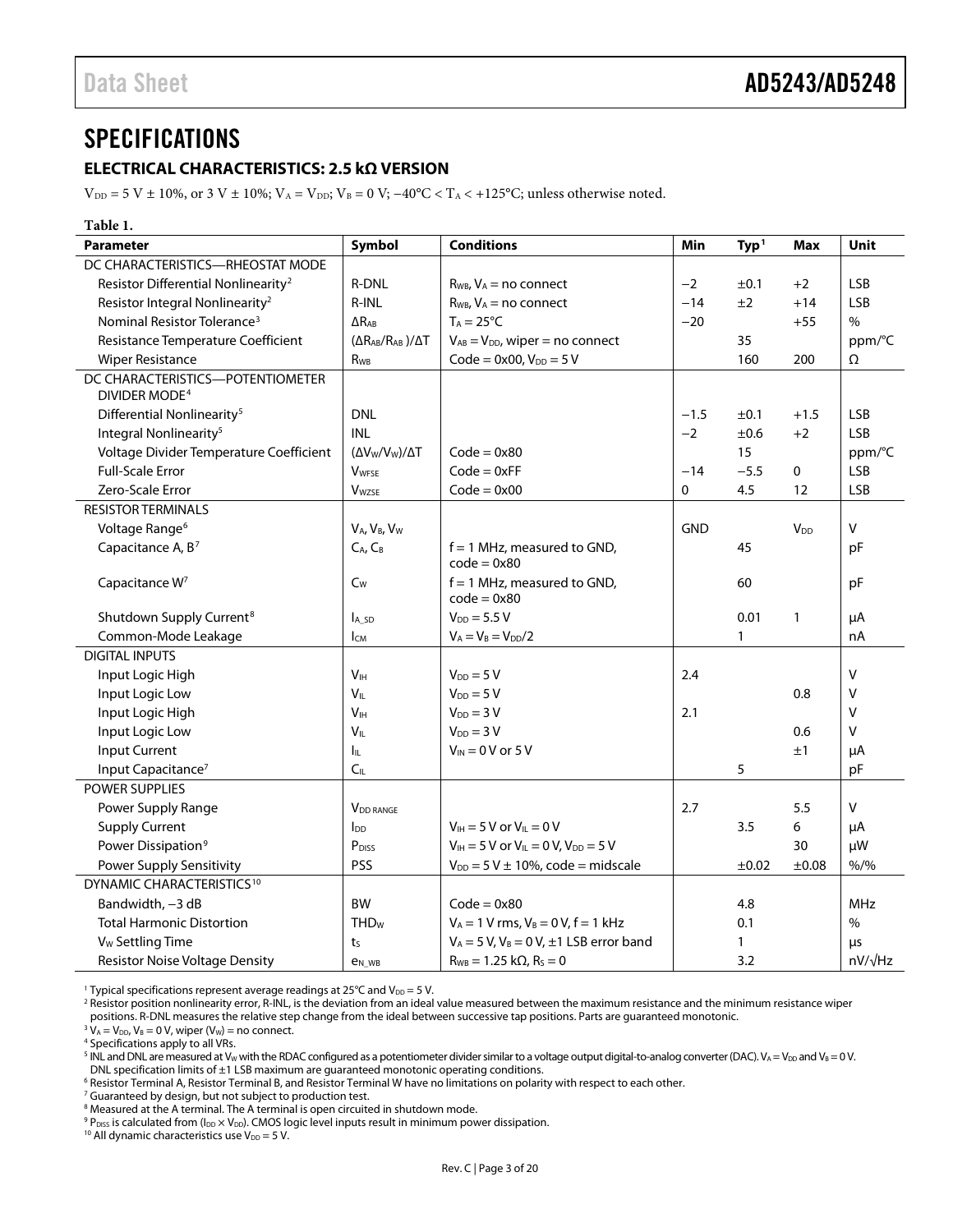### <span id="page-3-0"></span>**ELECTRICAL CHARACTERISTICS: 10 kΩ, 50 kΩ, AND 100 kΩ VERSIONS**

 $V_{DD} = 5 V \pm 10\%$ , or 3 V  $\pm$  10%;  $V_A = V_{DD}$ ;  $V_B = 0 V$ ;  $-40°C < T_A < 125°C$ ; unless otherwise noted.

#### <span id="page-3-1"></span>**Table 2.**

| <b>Parameter</b>                                              | Symbol                            | <b>Conditions</b>                                                     | Min          | Type <sup>1</sup> | Max                   | Unit           |
|---------------------------------------------------------------|-----------------------------------|-----------------------------------------------------------------------|--------------|-------------------|-----------------------|----------------|
| DC CHARACTERISTICS-RHEOSTAT MODE                              |                                   |                                                                       |              |                   |                       |                |
| Resistor Differential Nonlinearity <sup>2</sup>               | <b>R-DNL</b>                      | $R_{WB}$ , $V_A$ = no connect                                         | $-1$         | ±0.1              | $+1$                  | <b>LSB</b>     |
| Resistor Integral Nonlinearity <sup>2</sup>                   | R-INL                             | $R_{WB}$ , $V_A$ = no connect                                         | $-2.5$       | $\pm 0.25$        | $+2.5$                | LSB            |
| Nominal Resistor Tolerance <sup>3</sup>                       | $\Delta R_{AB}$                   | $T_A = 25^{\circ}C$                                                   | $-20$        |                   | $+20$                 | $\frac{0}{0}$  |
| Resistance Temperature Coefficient                            | $(\Delta R_{AB}/R_{AB})/\Delta T$ | $V_{AB} = V_{DD}$ , wiper = no connect                                |              | 35                |                       | ppm/°C         |
| <b>Wiper Resistance</b>                                       | $R_{WB}$                          | $Code = 0x00, V_{DD} = 5 V$                                           |              | 160               | 200                   | Ω              |
| DC CHARACTERISTICS-POTENTIOMETER<br>DIVIDER MODE <sup>4</sup> |                                   |                                                                       |              |                   |                       |                |
| Differential Nonlinearity <sup>5</sup>                        | <b>DNL</b>                        |                                                                       | $-1$         | ±0.1              | $+1$                  | <b>LSB</b>     |
| Integral Nonlinearity <sup>5</sup>                            | <b>INL</b>                        |                                                                       | $-1$         | ±0.3              | $+1$                  | <b>LSB</b>     |
| Voltage Divider Temperature Coefficient                       | $(\Delta V_{W}/V_{W})/\Delta T$   | $Code = 0x80$                                                         |              | 15                |                       | ppm/°C         |
| <b>Full-Scale Error</b>                                       | <b>V</b> WFSE                     | $Code = 0xFF$                                                         | $-2.5$       | $-1$              | 0                     | <b>LSB</b>     |
| Zero-Scale Error                                              | <b>V</b> wzse                     | $Code = 0x00$                                                         | $\mathbf{0}$ | $\mathbf{1}$      | 2.5                   | <b>LSB</b>     |
| <b>RESISTOR TERMINALS</b>                                     |                                   |                                                                       |              |                   |                       |                |
| Voltage Range <sup>6</sup>                                    | VA, VB, Vw                        |                                                                       | <b>GND</b>   |                   | <b>V<sub>DD</sub></b> | $\mathsf{V}$   |
| Capacitance A, B <sup>7</sup>                                 | $C_A$ , $C_B$                     | $f = 1$ MHz, measured to GND,<br>$code = 0x80$                        |              | 45                |                       | pF             |
| Capacitance W <sup>7</sup>                                    | $C_W$                             | $f = 1$ MHz, measured to GND,<br>$code = 0x80$                        |              | 60                |                       | рF             |
| Shutdown Supply Current <sup>8</sup>                          | A <sub>sD</sub>                   | $V_{DD} = 5.5 V$                                                      |              | 0.01              | $\mathbf{1}$          | μA             |
| Common-Mode Leakage                                           | <b>I</b> <sub>CM</sub>            | $V_A = V_B = V_{DD}/2$                                                |              | $\mathbf{1}$      |                       | nA             |
| <b>DIGITAL INPUTS</b>                                         |                                   |                                                                       |              |                   |                       |                |
| Input Logic High                                              | V <sub>IH</sub>                   | $V_{DD} = 5 V$                                                        | 2.4          |                   |                       | $\vee$         |
| Input Logic Low                                               | $V_{IL}$                          | $V_{DD} = 5 V$                                                        |              |                   | 0.8                   | $\vee$         |
| Input Logic High                                              | V <sub>IH</sub>                   | $V_{DD} = 3 V$                                                        | 2.1          |                   |                       | $\vee$         |
| Input Logic Low                                               | $V_{\parallel}$                   | $V_{DD} = 3 V$                                                        |              |                   | 0.6                   | $\vee$         |
| Input Current                                                 | Iц.                               | $V_{IN}$ = 0 V or 5 V                                                 |              |                   | ±1                    | μA             |
| Input Capacitance                                             | C <sub>IL</sub>                   |                                                                       |              | 5                 |                       | pF             |
| <b>POWER SUPPLIES</b>                                         |                                   |                                                                       |              |                   |                       |                |
| Power Supply Range                                            | <b>VDD RANGE</b>                  |                                                                       | 2.7          |                   | 5.5                   | V              |
| <b>Supply Current</b>                                         | $I_{DD}$                          | $V_{\text{H}} = 5$ V or $V_{\text{H}} = 0$ V                          |              | 3.5               | 6                     | μA             |
| <b>Power Dissipation</b>                                      | $P_{\text{DISS}}$                 | $V_{IH} = 5 V$ or $V_{IL} = 0 V$ , $V_{DD} = 5 V$                     |              |                   | 30                    | μW             |
| Power Supply Sensitivity                                      | <b>PSS</b>                        | $V_{DD} = 5 V \pm 10\%$ , code = midscale                             |              | $\pm 0.02$        | ±0.08                 | $% /$ %        |
| <b>DYNAMIC CHARACTERISTICS</b>                                |                                   |                                                                       |              |                   |                       |                |
| Bandwidth, -3 dB                                              | <b>BW</b>                         | $R_{AB}$ = 10 k $\Omega$ /50 k $\Omega$ /100 k $\Omega$ , code = 0x80 |              | 600/100/40        |                       | kHz            |
| <b>Total Harmonic Distortion</b>                              | <b>THD<sub>w</sub></b>            | $V_A = 1 V$ rms, $V_B = 0 V$ , $f = 1 kHz$ ,<br>$R_{AB} = 10 k\Omega$ |              | 0.1               |                       | $\%$           |
| V <sub>w</sub> Settling Time                                  | t <sub>S</sub>                    | $V_A = 5 V$ , $V_B = 0 V$ , $\pm 1$ LSB error band                    |              | 2                 |                       | <b>LLS</b>     |
| <b>Resistor Noise Voltage Density</b>                         | <b>e</b> <sub>N</sub> WB          | $R_{WB} = 5 k\Omega$ , $R_s = 0$                                      |              | 9                 |                       | $nV/\sqrt{Hz}$ |

<sup>1</sup> Typical specifications represent average readings at 25°C and  $V_{DD} = 5$  V.

 $2$  Resistor position nonlinearity error, R-INL, is the deviation from an ideal value measured between the maximum resistance and the minimum resistance wiper

positions. R-DNL measures the relative step change from the ideal between successive tap positions. Parts are guaranteed monotonic.

 $3 \text{ V}_A = \text{V}_{DD}$ ,  $\text{V}_B = 0 \text{ V}$ , wiper (V<sub>w</sub>) = no connect.

<sup>4</sup> Specifications apply to all VRs.

<sup>5</sup> INL and DNL are measured at V<sub>W</sub> with the RDAC configured as a potentiometer divider similar to a voltage output DAC. V<sub>A</sub> = V<sub>DD</sub> and V<sub>B</sub> = 0 V.

<sup>6</sup> Resistor Terminal A, Resistor Terminal B, and Resistor Terminal W have no limitations on polarity with respect to each other.

<sup>7</sup> Guaranteed by design, but not subject to production test.

<sup>8</sup> Measured at the A terminal. The A terminal is open circuited in shutdown mode.

DNL specification limits of ±1 LSB maximum are guaranteed monotonic operating conditions.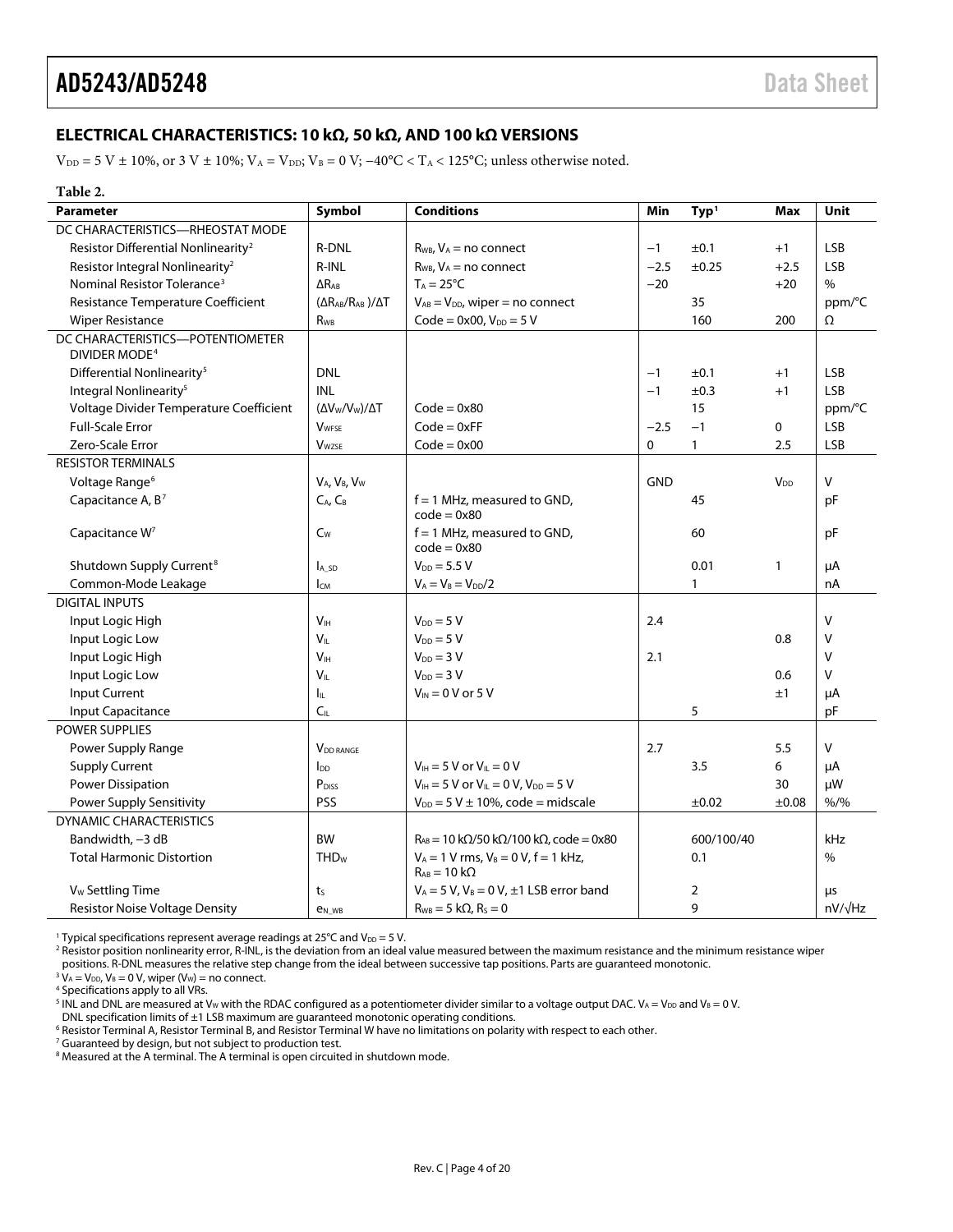### <span id="page-4-0"></span>**TIMING CHARACTERISTICS: ALL VERSIONS**

 $V_{\text{DD}} = 5 \text{ V} \pm 10\%$ , or 3 V  $\pm$  10%;  $V_A = V_{\text{DD}}$ ;  $V_B = 0 \text{ V}$ ;  $-40\text{°C} < T_A < +125\text{°C}$ ; unless otherwise noted.

#### **Table 3.**

 $\overline{\phantom{a}}$ 

| <b>Parameter</b>                                              | Symbol           | <b>Conditions</b>                                         | Min | <b>Typ</b> | Max | Unit |
|---------------------------------------------------------------|------------------|-----------------------------------------------------------|-----|------------|-----|------|
| <sup>12</sup> C INTERFACE TIMING CHARACTERISTICS <sup>1</sup> |                  |                                                           |     |            |     |      |
| <b>SCL Clock Frequency</b>                                    | $f_{\text{SCL}}$ |                                                           | 0   |            | 400 | kHz  |
| Bus-Free Time Between Stop and Start, tBUF                    | $t_1$            |                                                           | 1.3 |            |     | μs   |
| Hold Time (Repeated Start), t <sub>HD:STA</sub>               | t <sub>2</sub>   | After this period, the first clock pulse is<br>generated. | 0.6 |            |     | μs   |
| Low Period of SCL Clock, t <sub>LOW</sub>                     | t3               |                                                           | 1.3 |            |     | μs   |
| High Period of SCL Clock, t <sub>HIGH</sub>                   | t4               |                                                           | 0.6 |            |     | μs   |
| Setup Time for Repeated Start Condition, tsu;STA              | t <sub>5</sub>   |                                                           | 0.6 |            |     | μs   |
| Data Hold Time, $t_{HD:DT}^2$                                 | t <sub>6</sub>   |                                                           |     |            | 0.9 | μs   |
| Data Setup Time, tsu; DAT                                     | t7               |                                                           | 100 |            |     | ns   |
| Fall Time of Both SDA and SCL Signals, $t_F$                  | tg               |                                                           |     |            | 300 | ns   |
| Rise Time of Both SDA and SCL Signals, tR                     | t9               |                                                           |     |            | 300 | ns   |
| Setup Time for Stop Condition, tsusto                         | $t_{10}$         |                                                           | 0.6 |            |     | μs   |

<sup>1</sup> See the timing diagrams for the locations of measured values (that is, see Figure 3 and Figure 45 to Figure 48).

<sup>1</sup> See the timing diagrams for the locations of measured values (that is, se[e Figure 3 a](#page-4-1)n[d Figure 45 t](#page-17-1)[o Figure 48\)](#page-17-2).<br><sup>2</sup> The maximum t<sub>HDDAT</sub> must be met only if the device does not stretch the low period (t<sub>LOW</sub>) of the S

<span id="page-4-1"></span>

Figure 3. I2 C Interface Detailed Timing Diagram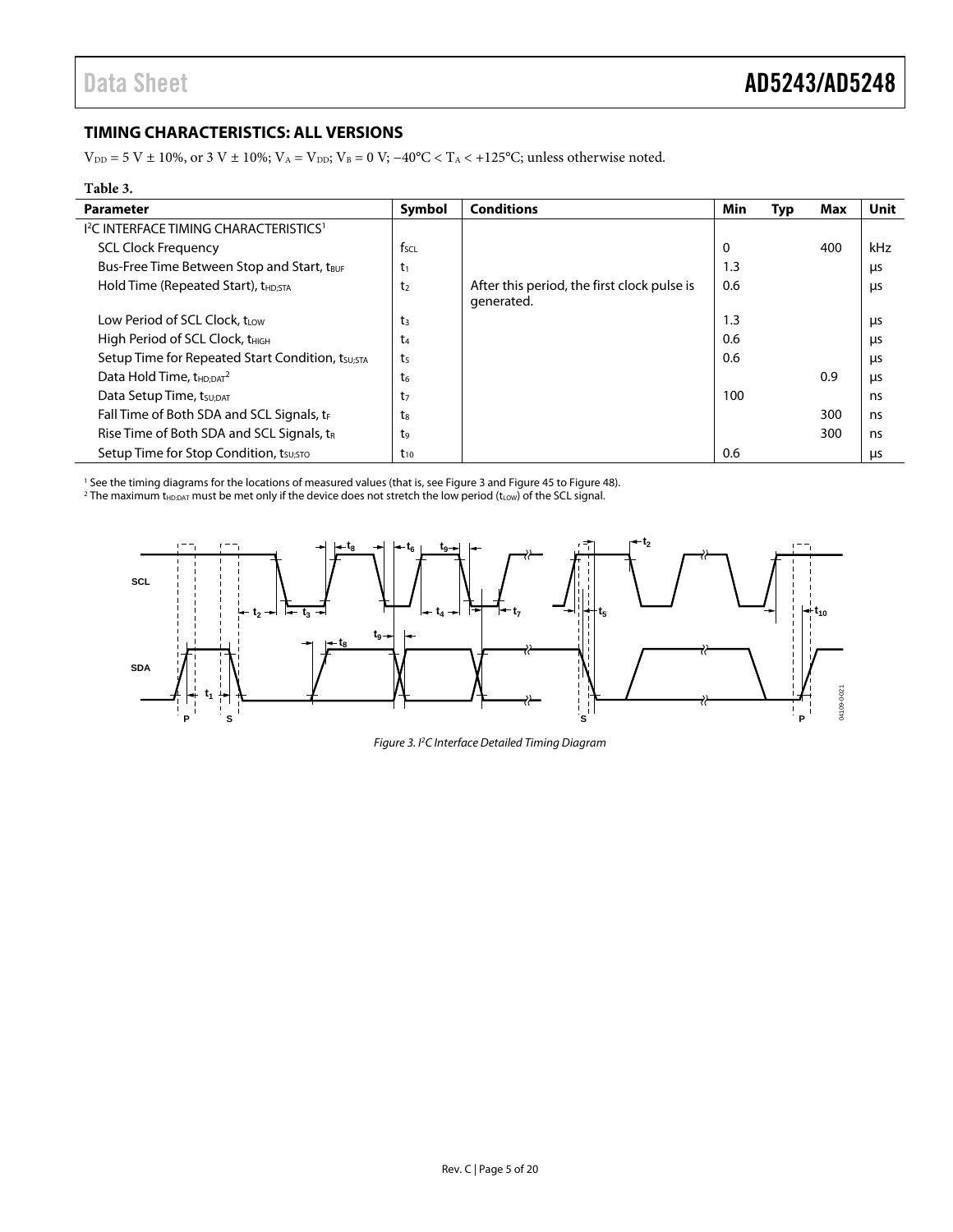### <span id="page-5-0"></span>ABSOLUTE MAXIMUM RATINGS

 $T_A = 25$ °C, unless otherwise noted.

#### **Table 4.**

| <b>Parameter</b>                                                | Rating                              |
|-----------------------------------------------------------------|-------------------------------------|
| V <sub>DD</sub> to GND                                          | $-0.3$ V to $+7$ V                  |
| $V_A$ , $V_B$ , $V_W$ to GND                                    | V <sub>DD</sub>                     |
| Terminal Current, Ax to Bx, Ax to Wx, Bx to Wx <sup>1</sup>     |                                     |
| Pulsed                                                          | $+20 \text{ mA}$                    |
| Continuous                                                      | $±5$ mA                             |
| Digital Inputs and Output Voltage to GND                        | 0V to 7V                            |
| Operating Temperature Range                                     | $-40^{\circ}$ C to $+125^{\circ}$ C |
| Maximum Junction Temperature (T <sub>JMAX</sub> )               | $150^{\circ}$ C                     |
| Storage Temperature                                             | $-65^{\circ}$ C to $+150^{\circ}$ C |
| Lead Temperature (Soldering, 10 sec)                            | $300^{\circ}$ C                     |
| Thermal Resistance, $\theta_{JA}$ for 10-Lead MSOP <sup>2</sup> | $230^{\circ}$ C/W                   |

1 The maximum terminal current is bound by the maximum current handling of the switches, the maximum power dissipation of the package, and the maximum applied voltage across any two of the A, B, and W terminals at a given resistance.

<span id="page-5-2"></span><sup>2</sup>The package power dissipation is  $(T_{JMAX} - T_A)/\theta_{JA}$ .

Stresses at or above those listed under Absolute Maximum Ratings may cause permanent damage to the product. This is a stress rating only; functional operation of the product at these or any other conditions above those indicated in the operational section of this specification is not implied. Operation beyond the maximum operating conditions for extended periods may affect product reliability.

### <span id="page-5-1"></span>**ESD CAUTION**



ESD (electrostatic discharge) sensitive device. Charged devices and circuit boards can discharge without detection. Although this product features patented or proprietary protection circuitry, damage may occur on devices subjected to high energy ESD. Therefore, proper ESD precautions should be taken to avoid performance degradation or loss of functionality.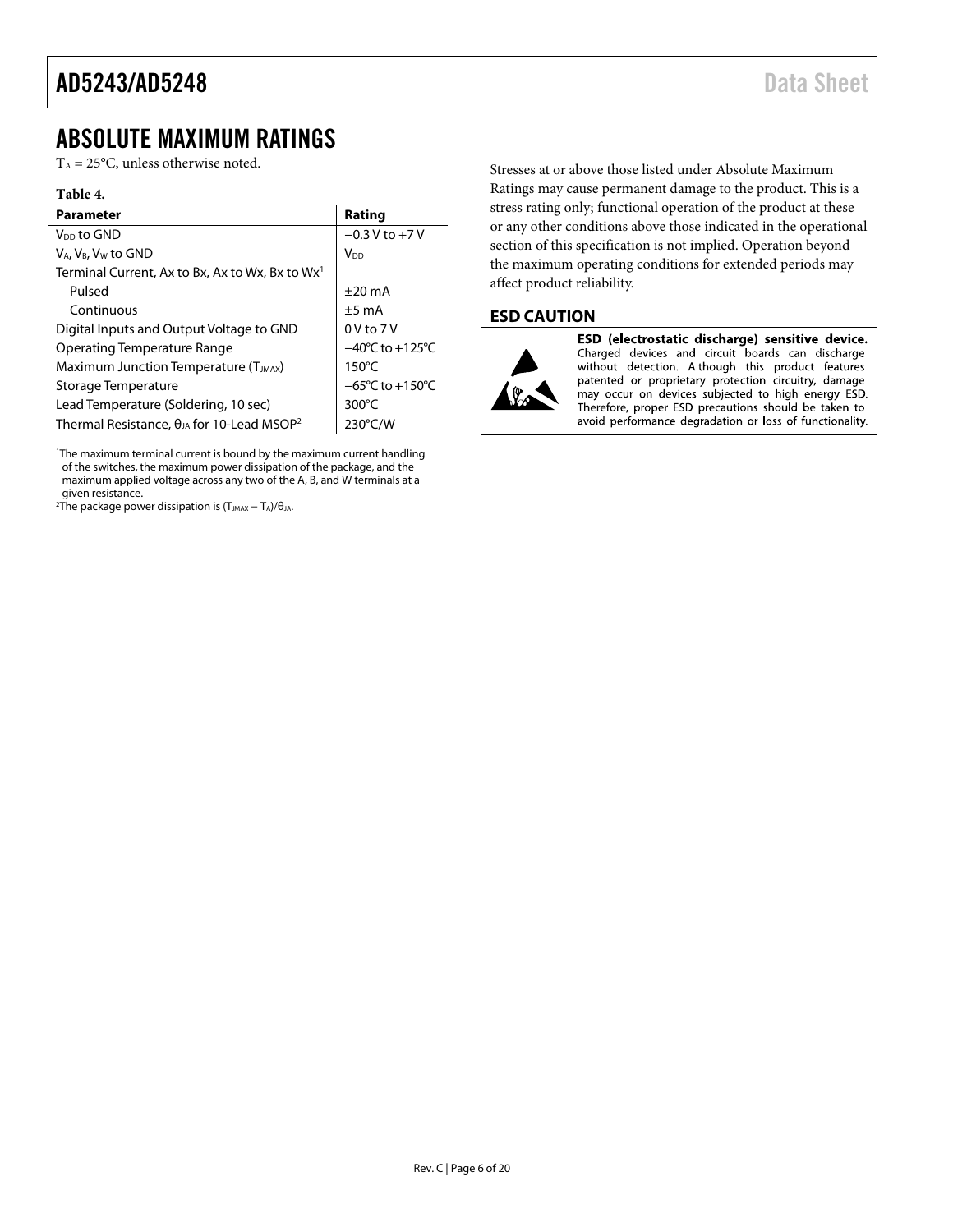## <span id="page-6-0"></span>PIN CONFIGURATIONS AND FUNCTION DESCRIPTIONS



*Figure 4[. AD5243](http://www.analog.com/AD5243?doc=AD5243_5248.pdf) Pin Configuration*

### **Table 5[. AD5243](http://www.analog.com/AD5243?doc=AD5243_5248.pdf) Pin Function Descriptions**

| Pin            |                 |                                                 |
|----------------|-----------------|-------------------------------------------------|
| No.            | <b>Mnemonic</b> | <b>Description</b>                              |
| 1              | B1              | <b>B1</b> Terminal.                             |
| $\overline{2}$ | A <sub>1</sub>  | A1 Terminal.                                    |
| 3              | W <sub>2</sub>  | W <sub>2</sub> Terminal.                        |
| 4              | <b>GND</b>      | Digital Ground.                                 |
| 5              | V <sub>DD</sub> | Positive Power Supply.                          |
| 6              | <b>SCL</b>      | Serial Clock Input. Positive-edge<br>triggered. |
| 7              | <b>SDA</b>      | Serial Data Input/Output.                       |
| 8              | A2              | A <sub>2</sub> Terminal                         |
| 9              | B2              | <b>B2</b> Terminal.                             |
| 10             | W1              | W1 Terminal.                                    |
|                |                 |                                                 |



*Figure 5[. AD5248](http://www.analog.com/AD5248?doc=AD5243_5248.pdf) Pin Configuration*

### **Table 6[. AD5248](http://www.analog.com/AD5248?doc=AD5243_5248.pdf) Pin Function Descriptions**

| Pin |                 |                                                              |
|-----|-----------------|--------------------------------------------------------------|
| No. | <b>Mnemonic</b> | <b>Description</b>                                           |
| 1   | B1              | <b>B1 Terminal</b>                                           |
| 2   | AD0             | Programmable Address Bit 0 for Multiple<br>Package Decoding. |
| 3   | W2              | W <sub>2</sub> Terminal.                                     |
| 4   | GND             | Digital Ground.                                              |
| 5   | V <sub>DD</sub> | Positive Power Supply.                                       |
| 6   | SCL             | Serial Clock Input. Positive-edge<br>triggered.              |
| 7   | <b>SDA</b>      | Serial Data Input/Output.                                    |
| 8   | AD1             | Programmable Address Bit 1 for Multiple<br>Package Decoding. |
| 9   | B2              | <b>B2</b> Terminal.                                          |
| 10  | W1              | W1 Terminal.                                                 |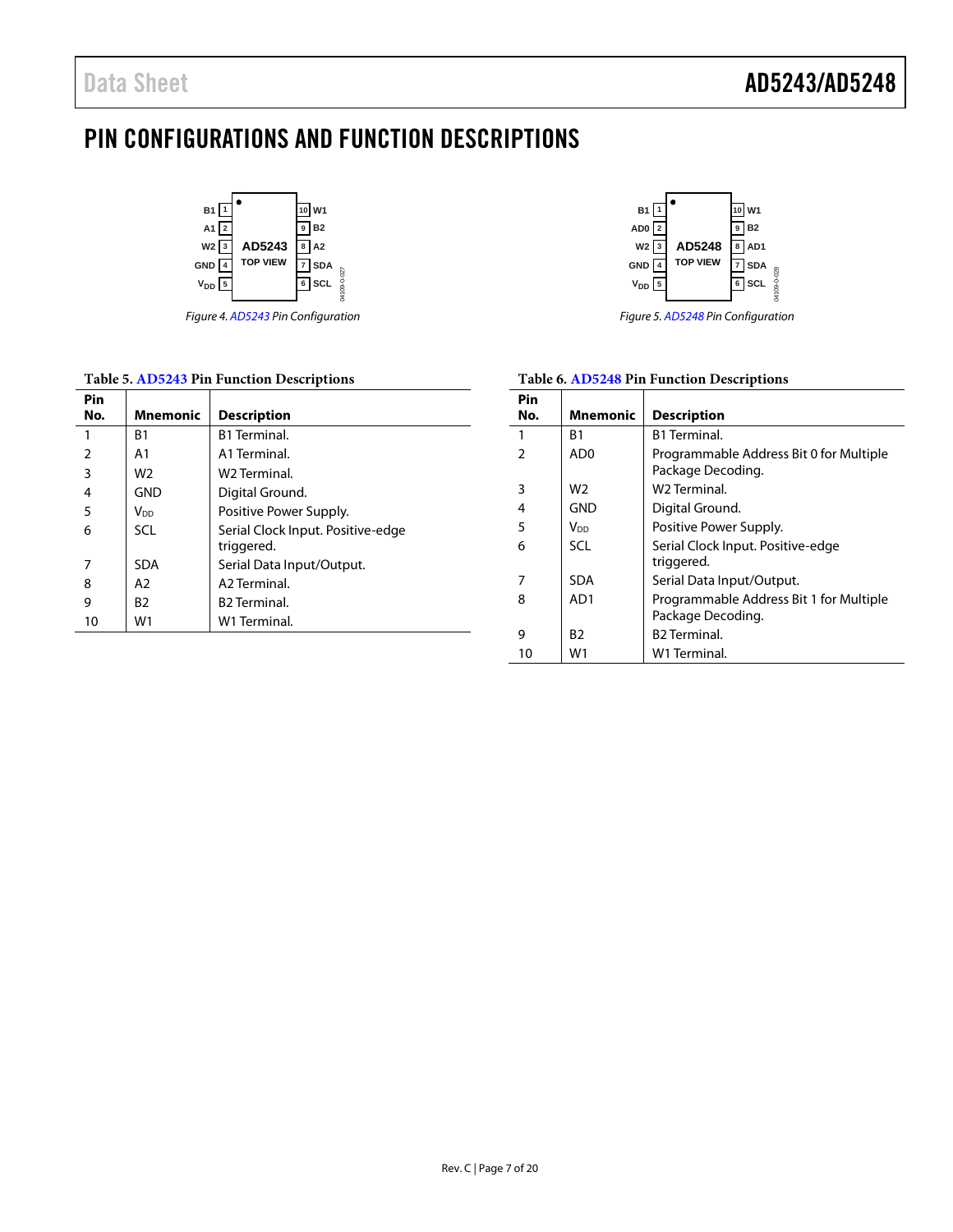## <span id="page-7-0"></span>TYPICAL PERFORMANCE CHARACTERISTICS



*Figure 6. R-INL vs. Code vs. Supply Voltages*

04109-0-030

04109-0-031

04109-0-031

04109-0-032

14109-0-032



*Figure 7. R-DNL vs. Code vs. Supply Voltages*



*Figure 8. INL vs. Code vs. Temperature*



<span id="page-7-1"></span>

*Figure 11. DNL vs. Code vs. Supply Voltages*

04109-0-033

04109-0-033

04109-0034 04109-0-034

> 04109-0-035 04109-0-035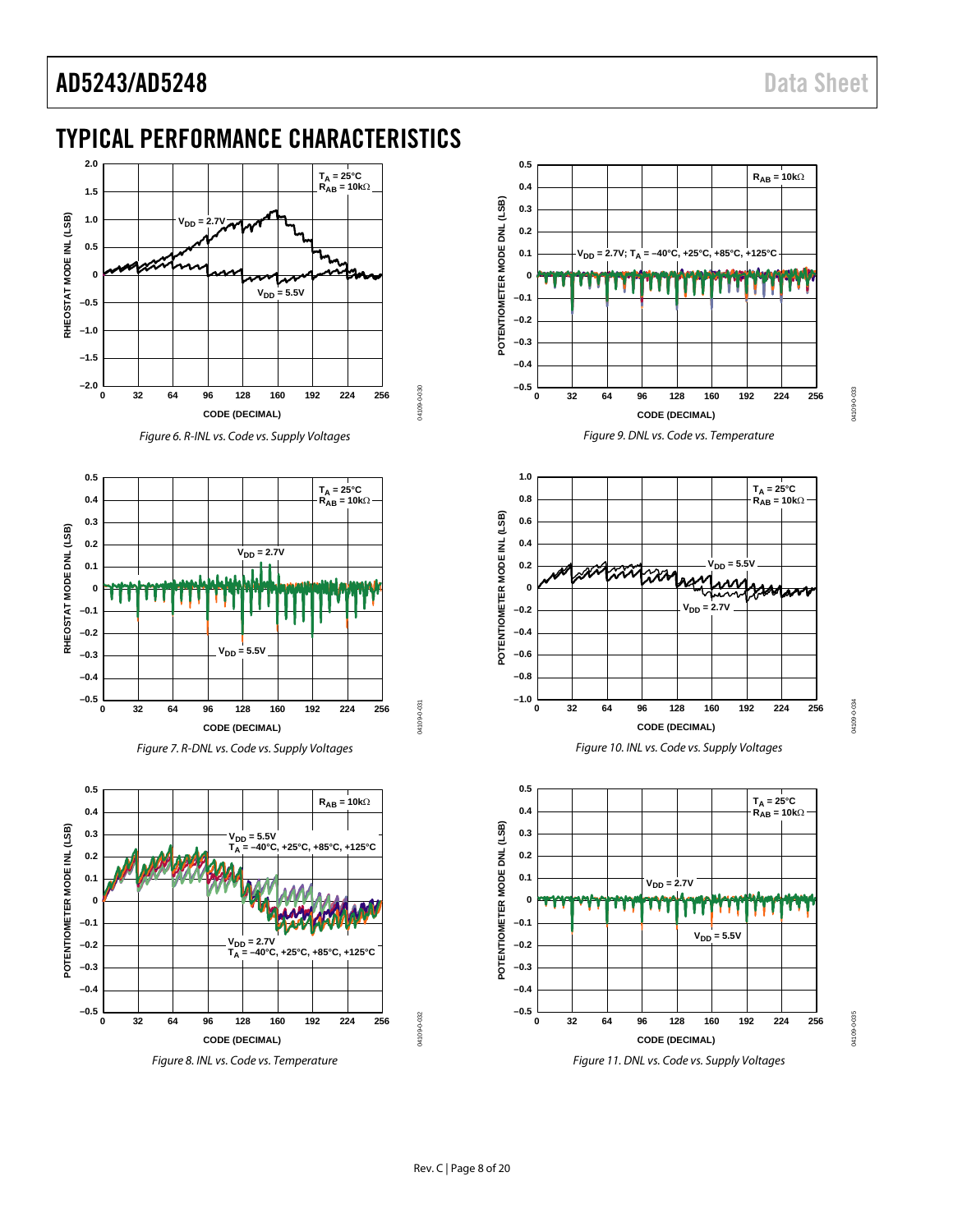### Data Sheet **AD5243/AD5248**

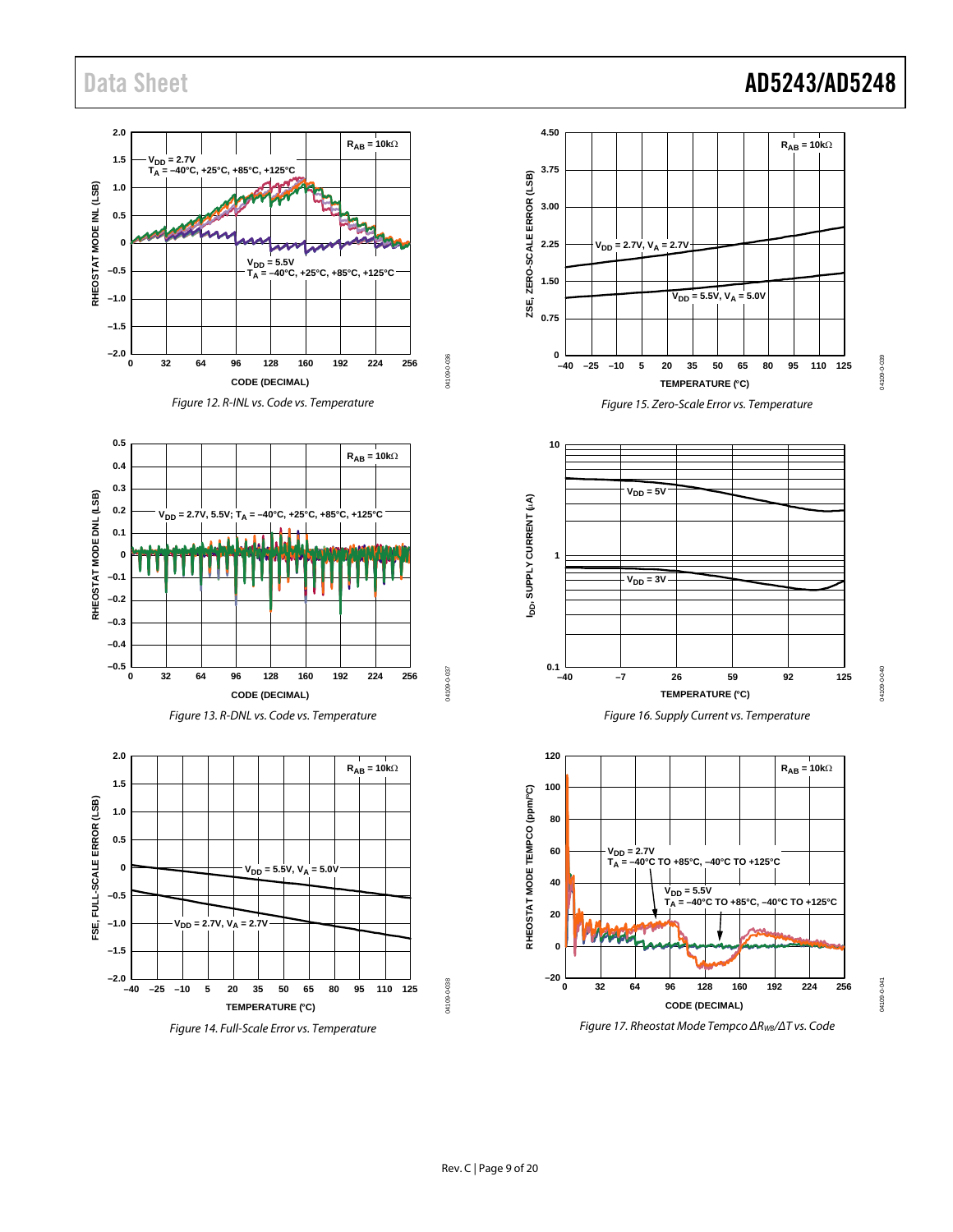

*Figure 18. Potentiometer Mode Tempco ΔVWB/ΔT vs. Code*







*Figure 20. Gain vs. Frequency vs. Code, RAB = 10 kΩ*











*Figure 23. –3 dB Bandwidth at Code = 0x80*

04109-0-045

04109-0-045

N4109-0-047 04109-0-047

04109-0-043

04109-0-044

04109-0-044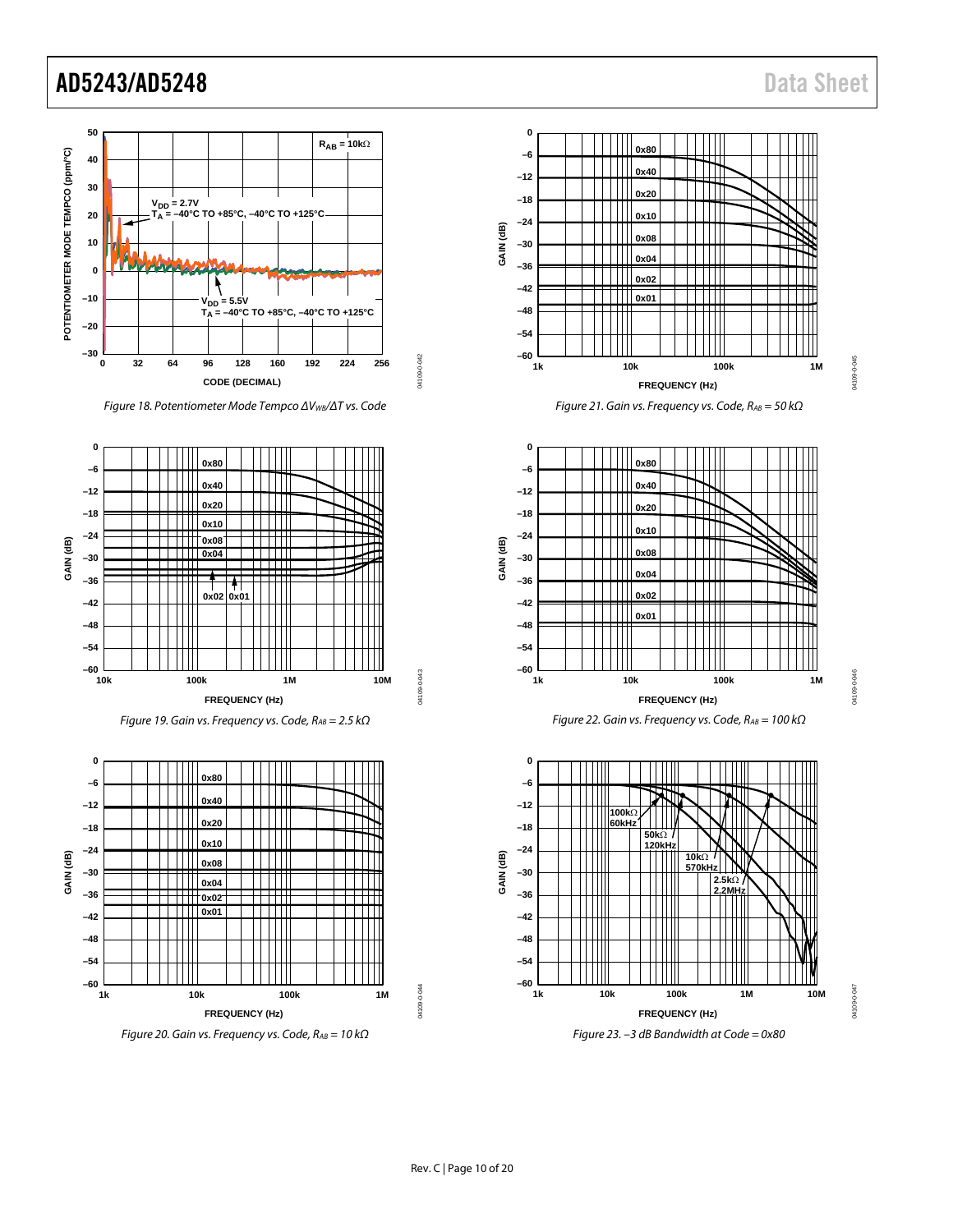Data Sheet **AD5243/AD5248** 

04109-0-051

04109-0-051



04109-0-053

04109-0-053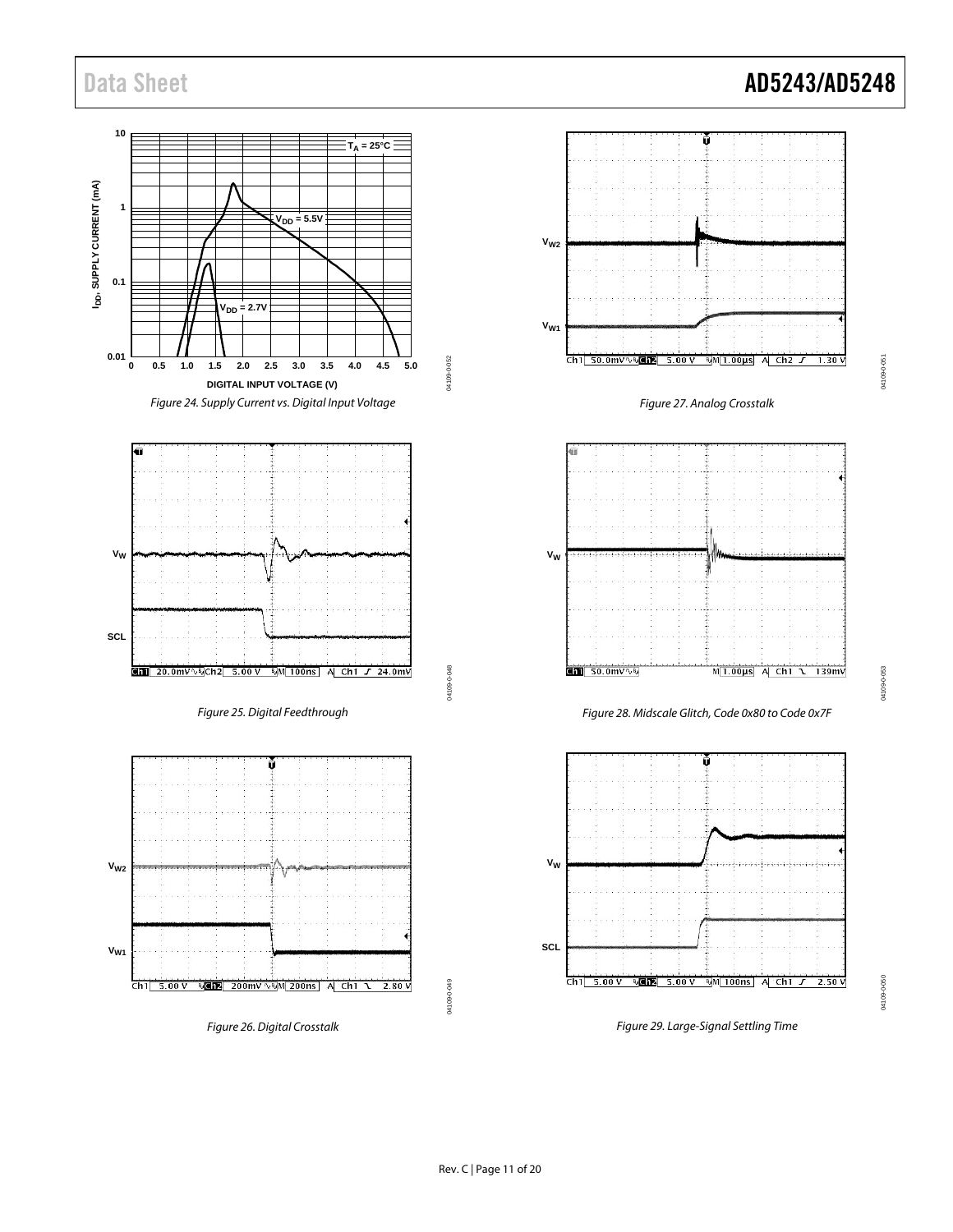### <span id="page-11-0"></span>TEST CIRCUITS

[Figure 30](#page-11-1) throug[h Figure 36](#page-11-2) illustrate the test circuits that define the test conditions used in the product specification tables (se[e Table 1](#page-2-2) an[d Table 2\)](#page-3-1).



<span id="page-11-1"></span>



*Figure 31. Test Circuit for Resistor Position Nonlinearity Error (Rheostat Operation: R-INL, R-DNL)*



*Figure 34. Test Circuit for Gain vs. Frequency*



*Figure 35. Test Circuit for Incremental On Resistance*



*Figure 32. Test Circuit for Wiper Resistance*



*Figure 33. Test Circuit for Power Supply Sensitivity (PSS, PSSR)* 



<span id="page-11-2"></span>*Figure 36. Test Circuit for Common-Mode Leakage Current*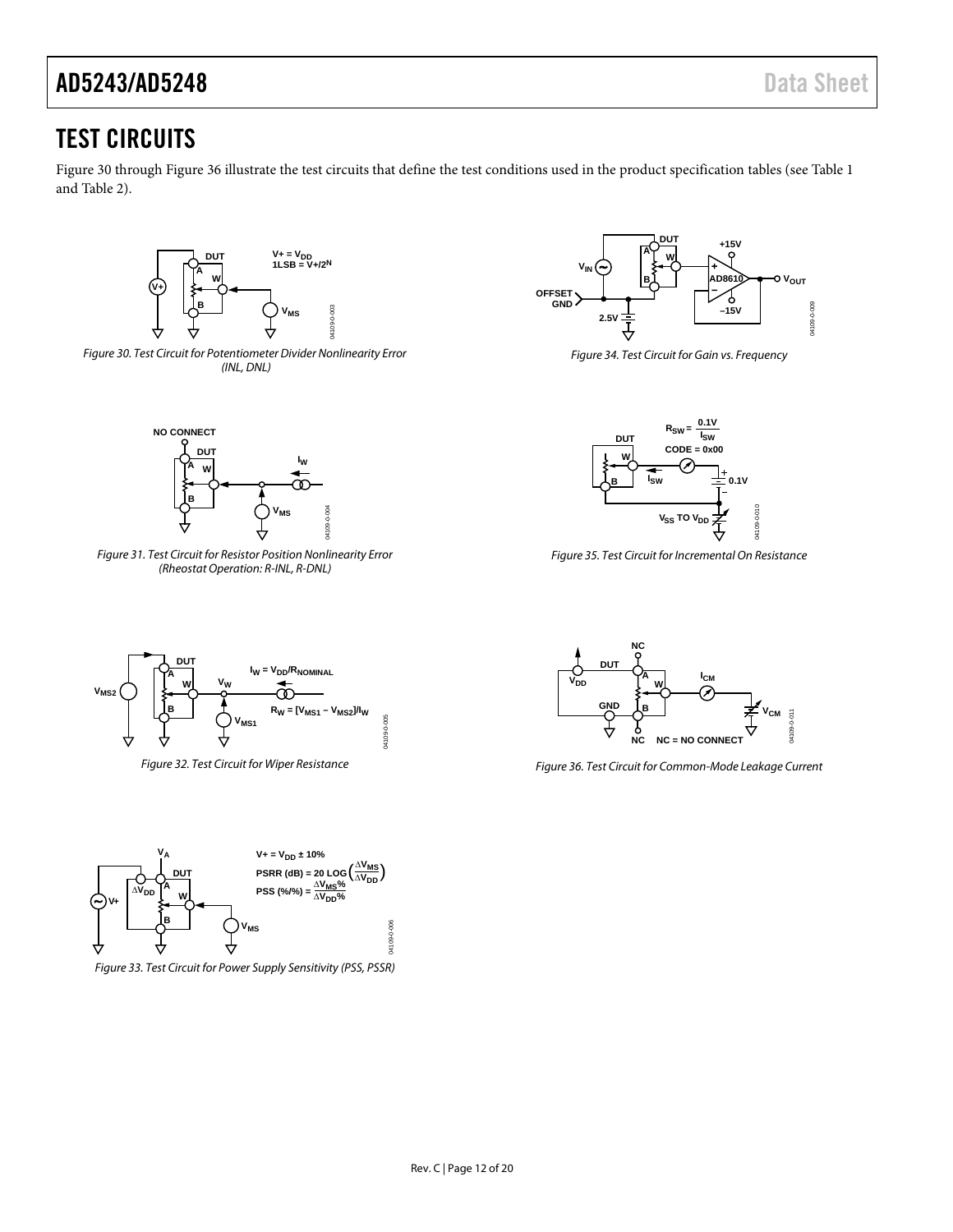### <span id="page-12-0"></span>THEORY OF OPERATION

The [AD5243/](http://www.analog.com/AD5243?doc=AD5243_5248.pdf)[AD5248 a](http://www.analog.com/AD5248?doc=AD5243_5248.pdf)re 256-position, digitally controlled variable resistor (VR) devices.

An internal power-on preset places the wiper at midscale during power-on, which simplifies the fault condition recovery at power-up.

### <span id="page-12-1"></span>**PROGRAMMING THE VARIABLE RESISTOR AND VOLTAGE**

### **Rheostat Operation**

The nominal resistance of the RDAC between Terminal A and Terminal B is available in 2.5 kΩ, 10 kΩ, 50 kΩ, and 100 kΩ. The nominal resistance  $(R_{AB})$  of the VR has 256 contact points accessed by the wiper terminal and the B terminal contact. The 8-bit data in the RDAC latch is decoded to select one of the 256 possible settings.



Figure 37. Rheostat Mode Configuration

Assuming that a 10 k $\Omega$  part is used, the first connection of the wiper starts at the B terminal for Data 0x00. Because there is a 160 Ω wiper contact resistance, such a connection yields a minimum of 320  $\Omega$  (2 × 160  $\Omega$ ) resistance between Terminal W and Terminal B. The second connection is the first tap point, which corresponds to 359  $\Omega$  (R<sub>WB</sub> = R<sub>AB</sub>/256 + 2 × R<sub>W</sub> = 39  $\Omega$  +  $2 \times 160$  Ω) for Data 0x01. The third connection is the next tap point, representing 398 Ω (2 × 39 Ω + 2 × 160 Ω) for Data 0x02, and so on. Each LSB data value increase moves the wiper up the resistor ladder until the last tap point is reached at 10,281 Ω  $(R<sub>AB</sub> + 2 \times R<sub>W</sub>)$ .



Figure 38[. AD5243 E](http://www.analog.com/AD5243?doc=AD5243_5248.pdf)quivalent RDAC Circuit

The general equation determining the digitally programmed output resistance between W and B is

$$
R_{WB}(D) = \frac{D}{256} \times R_{AB} + 2 \times R_{W}
$$
 (1)

where:

*D* is the decimal equivalent of the binary code loaded in the 8-bit RDAC register.

*RAB* is the end-to-end resistance.

*R<sub>W</sub>* is the wiper resistance contributed by the on resistance of the internal switch.

In summary, if R<sub>AB</sub> is 10 kΩ and the A terminal is open circuited, the following output resistance, R<sub>WB</sub>, is set for the indicated RDAC latch codes.

| D (Dec) | $R_{WB}(\Omega)$ | <b>Output State</b>                                        |
|---------|------------------|------------------------------------------------------------|
| 255     | 10,281           | Full scale $(R_{AB} - 1$ LSB + 2 $\times$ R <sub>W</sub> ) |
| 128     | 5380             | Midscale                                                   |
|         | 359              | $1$ LSB + 2 $\times$ R <sub>w</sub>                        |
| 0       | 320              | Zero scale (wiper contact resistance)                      |

Note that in the zero-scale condition, a finite wiper resistance of 320  $\Omega$  is present. Care should be taken to limit the current flow between W and B in this state to a maximum pulse current of no more than 20 mA. Otherwise, degradation or possible destruction of the internal switch contact may occur.

Similar to the mechanical potentiometer, the resistance of the RDAC between Wiper W and Terminal A also produces a digitally controlled complementary resistance, R<sub>WA</sub>. When these terminals are used, the B terminal can be opened. Setting the resistance value for RWA starts at a maximum value of resistance and decreases as the data loaded in the latch increases in value. The general equation for this operation is

$$
R_{WA}(D) = \frac{256 - D}{256} \times R_{AB} + 2 \times R_W
$$
 (2)

When  $R_{AB}$  is 10 k $\Omega$  and the B terminal is open circuited, the output resistance, RWA, is set according to the RDAC latch codes, as listed in [Table 8.](#page-12-2)

<span id="page-12-2"></span>**Table 8. Codes and Corresponding RWA Resistance** 

| D (Dec) | $R_{WA}(\Omega)$ | <b>Output State</b>                 |
|---------|------------------|-------------------------------------|
| 255     | 359              | Full scale                          |
| 128     | 5320             | Midscale                            |
|         | 10,280           | $1$ LSB + 2 $\times$ R <sub>w</sub> |
|         | 10,320           | Zero scale                          |

Typical device-to-device matching is process-lot dependent and may vary by up to ±30%. Because the resistance element is processed in thin-film technology, the change in RAB with temperature has a very low temperature coefficient of 35 ppm/°C.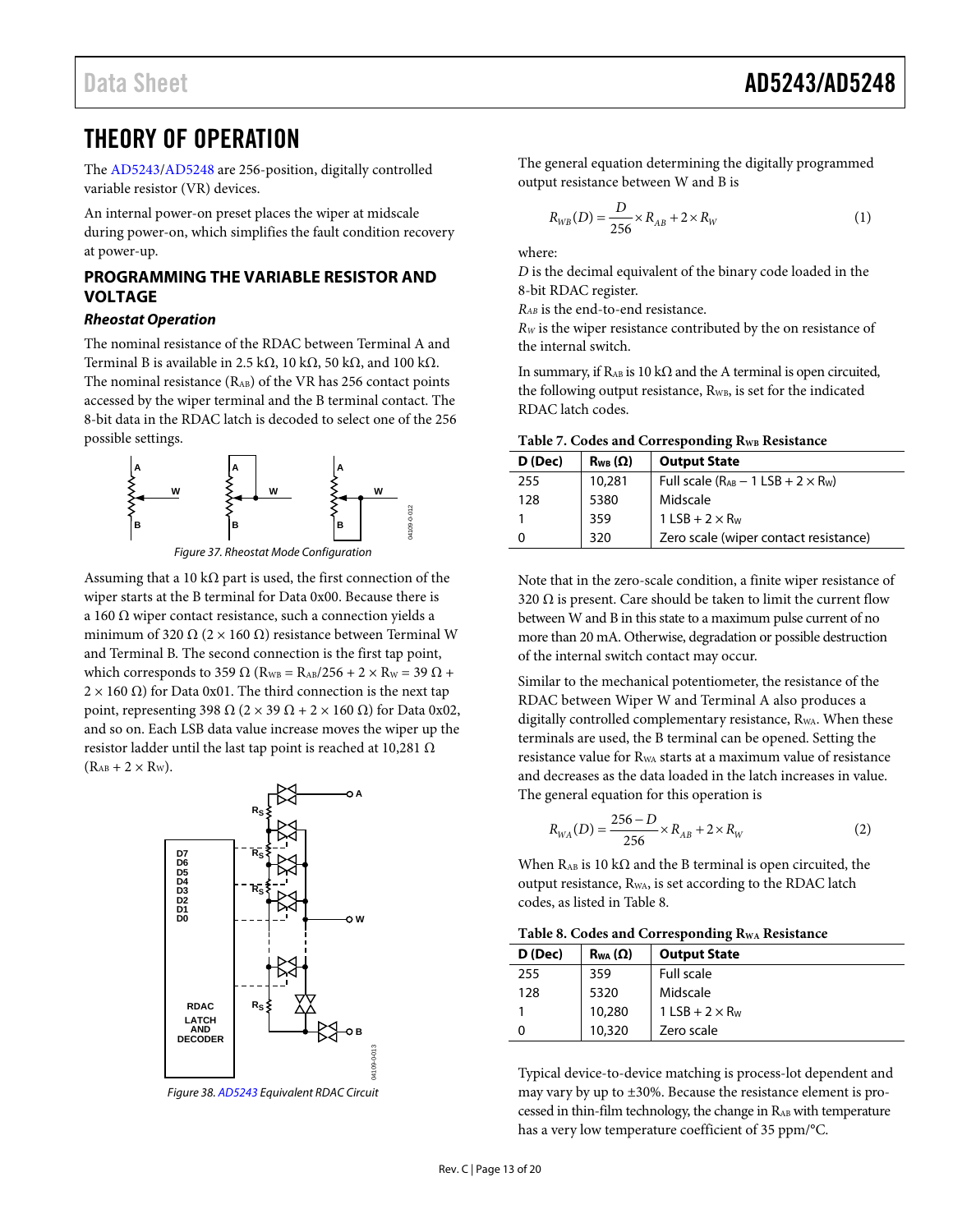### <span id="page-13-0"></span>**PROGRAMMING THE POTENTIOMETER DIVIDER**

#### *Voltage Output Operation*

The digital potentiometer easily generates a voltage divider at wiper to B and wiper to A, proportional to the input voltage at A to B. Unlike the polarity of  $V_{DD}$  to GND, which must be positive, voltage across A to B, W to A, and W to B can be at either polarity.



*Figure 39. Potentiometer Mode Configuration*

If ignoring the effect of the wiper resistance for approximation, connecting the A terminal to 5 V and the B terminal to ground produces an output voltage at the wiper to B, starting at 0 V up to 1 LSB less than 5 V. Each LSB of voltage is equal to the voltage applied across Terminal A and Terminal B divided by the 256 positions of the potentiometer divider. The general equation defining the output voltage at  $V_W$  with respect to ground for any valid input voltage applied to Terminal A and Terminal B is

$$
V_W(D) = \frac{D}{256} V_A + \frac{256 - D}{256} V_B
$$
 (3)

Operation of the digital potentiometer in the divider mode results in more accurate operation over temperature. Unlike in the rheostat mode, the output voltage is dependent mainly on the ratio of the internal resistors, R<sub>WA</sub> and R<sub>WB</sub>, not on the absolute values. Therefore, the temperature drift reduces to 15 ppm/°C.

### <span id="page-13-1"></span>**ESD PROTECTION**

All digital inputs are protected with a series of input resistors and parallel Zener ESD structures, as shown i[n Figure 40](#page-13-5) and [Figure 41.](#page-13-6) This applies to the SDA, SCL, AD0, and AD1 digital input pins [\(AD5248](http://www.analog.com/AD5248?doc=AD5243_5248.pdf) only).



<span id="page-13-5"></span>*Figure 40. ESD Protection of Digital Pins*



<span id="page-13-6"></span>*Figure 41. ESD Protection of Resistor Terminals*

### <span id="page-13-2"></span>**TERMINAL VOLTAGE OPERATING RANGE**

The  $AD5243/AD5248$  $AD5243/AD5248$  V<sub>DD</sub> and GND power supply defines the boundary conditions for proper 3-terminal digital potentiometer operation. Supply signals present on the A, B, and W terminals that exceed V<sub>DD</sub> or GND are clamped by the internal forwardbiased diodes (se[e Figure 42\)](#page-13-7).



*Figure 42. Maximum Terminal Voltages Set by V<sub>DD</sub> and GND* 

### <span id="page-13-7"></span><span id="page-13-3"></span>**POWER-UP SEQUENCE**

Because the ESD protection diodes limit the voltage compliance at the A, B, and W terminals (see [Figure 42\)](#page-13-7), it is important to power  $V_{DD}/GND$  before applying voltage to the A, B, and W terminals; otherwise, the diode is forward-biased such that  $V_{DD}$ is powered unintentionally and may affect the rest of the user's circuit. The ideal power-up sequence is in the following order: GND,  $V_{DD}$ , digital inputs, and then  $V_A$ ,  $V_B$ , and  $V_W$ . The relative order of powering  $V_A$ ,  $V_B$ ,  $V_W$ , and the digital inputs is not important, as long as they are powered after  $V_{DD}/GND$ .

### <span id="page-13-4"></span>**LAYOUT AND POWER SUPPLY BYPASSING**

It is a good practice to employ compact, minimum lead length layout design. The leads to the inputs should be as direct as possible with a minimum conductor length. Ground paths should have low resistance and low inductance.

Similarly, it is also good practice to bypass the power supplies with quality capacitors for optimum stability. Supply leads to the device should be bypassed with disc or chip ceramic capacitors of 0.01  $\mu$ F to 0.1 µF. Low ESR 1 µF to 10 µF tantalum or electrolytic capacitors should also be applied at the supplies to minimize any transient disturbance and low frequency ripple (se[e Figure 43\)](#page-13-8). In addition, note that the digital ground should be joined remotely to the analog ground at one point to minimize the ground bounce.



<span id="page-13-8"></span>*Figure 43. Power Supply Bypassing*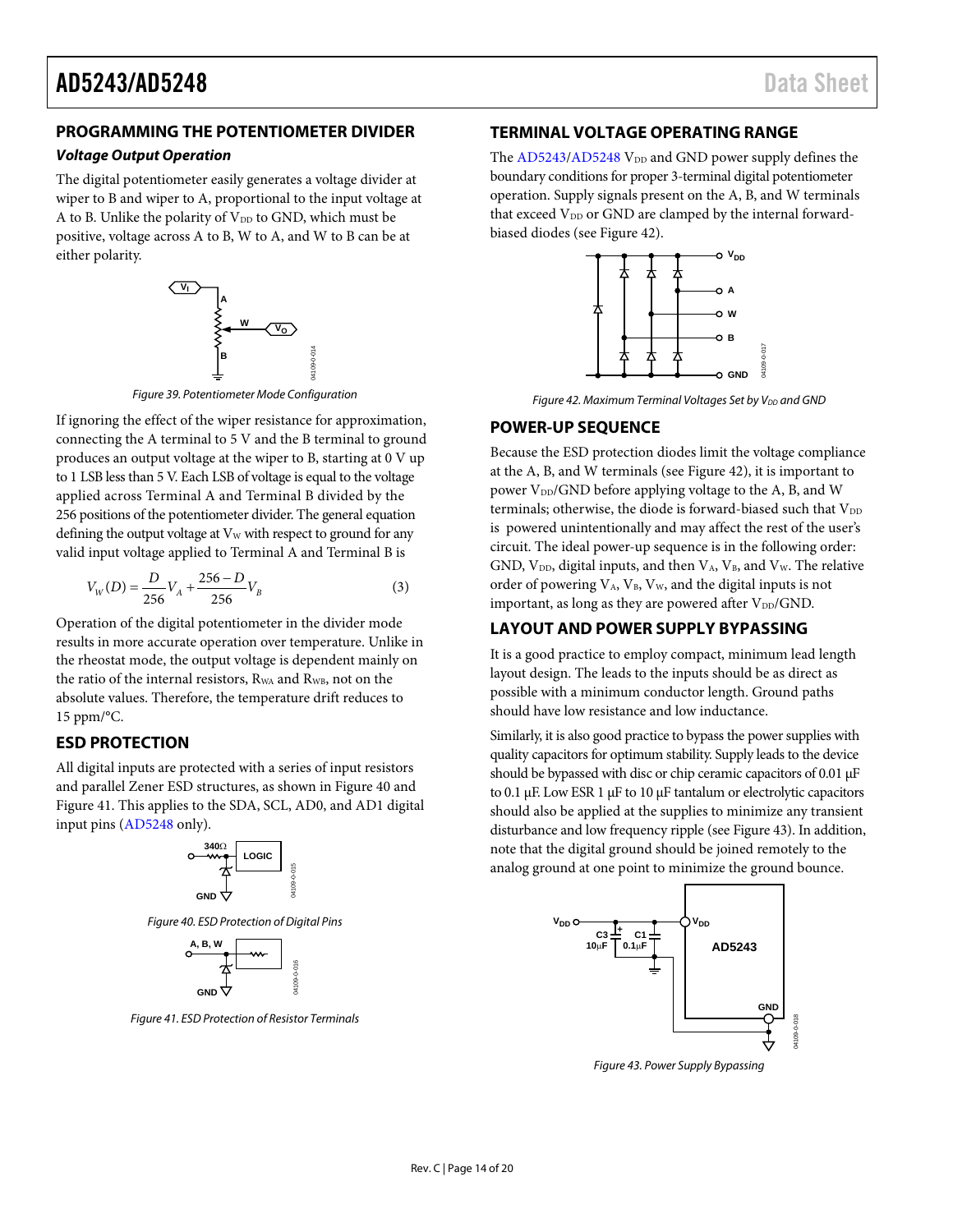### <span id="page-14-0"></span>**CONSTANT BIAS TO RETAIN RESISTANCE SETTING**

For users who desire nonvolatility but cannot justify the additional cost of an EEMEM, th[e AD5243/](http://www.analog.com/AD5243?doc=AD5243_5248.pdf)[AD5248](http://www.analog.com/AD5248?doc=AD5243_5248.pdf) can be considered low cost alternatives by maintaining a constant bias to retain the wiper setting. Th[e AD5243](http://www.analog.com/AD5243?doc=AD5243_5248.pdf)[/AD5248](http://www.analog.com/AD5248?doc=AD5243_5248.pdf) are designed specifically for low power applications, allowing low power consumption even in battery-operated systems. The graph in [Figure 44](#page-14-1) demonstrates the power consumption from a 3.4 V, 450 mAhr Li-Ion cell phone battery connected to th[e AD5243](http://www.analog.com/AD5243?doc=AD5243_5248.pdf)[/AD5248.](http://www.analog.com/AD5248?doc=AD5243_5248.pdf) The measurement over time shows that the device draws approximately 1.3 µA and consumes negligible power. Over a course of 30 days, the battery is depleted by less than 2%, the majority of which is due to the intrinsic leakage current of the battery itself.



<span id="page-14-1"></span>*Figure 44. Battery Operating Life Depletion*

This demonstrates that constantly biasing the potentiometer can be a practical approach. Most portable devices do not require the removal of batteries for the purpose of charging. Although the resistance setting of th[e AD5243](http://www.analog.com/AD5243?doc=AD5243_5248.pdf)[/AD5248](http://www.analog.com/AD5248?doc=AD5243_5248.pdf) is lost when the battery needs replacement, such events occur rather infrequently such that this inconvenience is justified by the lower cost and smaller size offered by th[e AD5243/](http://www.analog.com/AD5243?doc=AD5243_5248.pdf)[AD5248.](http://www.analog.com/AD5248?doc=AD5243_5248.pdf) If total power is lost, the user should be provided with a means to adjust the setting accordingly.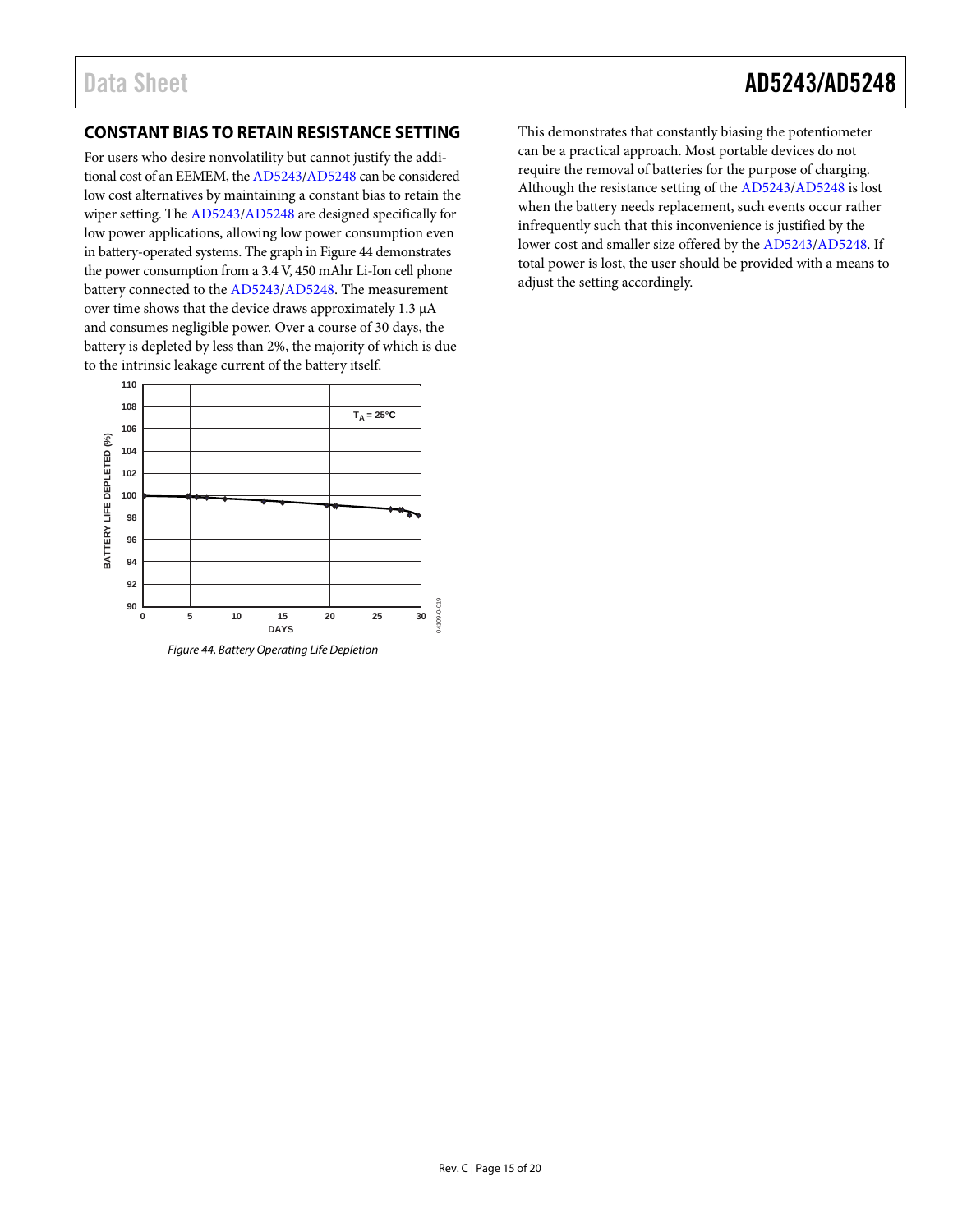### <span id="page-15-0"></span>I 2 C INTERFACE **I 2 C COMPATIBLE, 2-WIRE SERIAL BUS**

<span id="page-15-1"></span>The 2-wire, I 2 C-compatible serial bus protocol operates as follows:

1. The master initiates data transfer by establishing a start condition, which is when a high-to-low transition on the SDA line occurs while SCL is high (see [Figure 45\)](#page-17-1). The following byte is the slave address byte, which consists of the slave address followed by an  $R/\overline{W}$  bit (this bit determines whether data is read from or written to the slave device). The [AD5243](http://www.analog.com/AD5243?doc=AD5243_5248.pdf) has a fixed slave address byte, whereas the [AD5248](http://www.analog.com/AD5248?doc=AD5243_5248.pdf) has two configurable address bits, AD0 and AD1 (see [Figure 10\)](#page-7-1).

The slave whose address corresponds to the transmitted address responds by pulling the SDA line low during the ninth clock pulse (this is called the acknowledge bit). At this stage, all other devices on the bus remain idle while the selected device waits for data to be written to or read from its serial register. If the  $R/\overline{W}$  bit is high, the master reads from the slave device. On the other hand, if the  $R/\overline{W}$  bit is low, the master writes to the slave device.

2. In the write mode, the second byte is the instruction byte. The first bit (MSB) of the instruction byte is the RDAC subaddress select bit. A logic low selects Channel 1 and a logic high selects Channel 2.

The second MSB, SD, is a shutdown bit. A logic high causes an open circuit at Terminal A while shorting the wiper to Terminal B. This operation yields almost 0  $\Omega$  in rheostat mode or 0 V in potentiometer mode. It is important to note that the shutdown operation does not disturb the contents of the register. When the [AD5243](http://www.analog.com/AD5243?doc=AD5243_5248.pdf) or [AD5248](http://www.analog.com/AD5248?doc=AD5243_5248.pdf) is brought out of shutdown, the previous setting is applied to the RDAC. In addition, during shutdown, new settings can be programmed. When the part is returned from shutdown, the corresponding VR setting is applied to the RDAC.

The remainder of the bits in the instruction byte are don't care bits (see [Figure 10\)](#page-7-1).

After acknowledging the instruction byte, the last byte in write mode is the data byte. Data is transmitted over the serial bus in sequences of nine clock pulses (eight data bits followed by an acknowledge bit). The transitions on the

SDA line must occur during the low period of SCL and remain stable during the high period of SCL (se[e Figure 45](#page-17-1) an[d Figure 46\)](#page-17-3).

3. In the read mode, the data byte follows immediately after the acknowledgment of the slave address byte. Data is transmitted over the serial bus in sequences of nine clock pulses (a slight difference with the write mode, where there are eight data bits followed by an acknowledge bit). Similarly, the transitions on the SDA line must occur during the low period of SCL and remain stable during the high period of SCL (se[e Figure 47](#page-17-4) an[d Figure 48\)](#page-17-2).

Note that the channel of interest is the one that is previously selected in write mode. If users need to read the RDAC values of both channels, they need to program the first channel in write mode and then change to read mode to read the first channel value. After that, the user must return the device to write mode with the second channel selected and read the second channel value in read mode. It is not necessary for users to issue the Frame 3 data byte in write mode for subsequent readback operation. Users should refer to [Figure 47](#page-17-4) and [Figure 48](#page-17-2) for the programming format.

4. After all data bits have been read or written, a stop condition is established by the master. A stop condition is defined as a low-to-high transition on the SDA line while SCL is high. In write mode, the master pulls the SDA line high during the 10<sup>th</sup> clock pulse to establish a stop condition (see Figure [45](#page-17-1) an[d Figure 46\)](#page-17-3). In read mode, the master issues a no acknowledge for the ninth clock pulse (that is, the SDA line remains high). The master then brings the SDA line low before the  $10<sup>th</sup>$  clock pulse, which goes high to establish a stop condition (see [Figure 47](#page-17-4) an[d Figure 48\)](#page-17-2).

A repeated write function provides the user with the flexibility of updating the RDAC output multiple times after addressing and instructing the part only once. For example, after the RDAC has acknowledged its slave address and instruction bytes in write mode, the RDAC output updates on each successive byte. If different instructions are needed, however, the write/read mode must restart with a new slave address, instruction, and data byte. Similarly, a repeated read function of the RDAC is also allowed.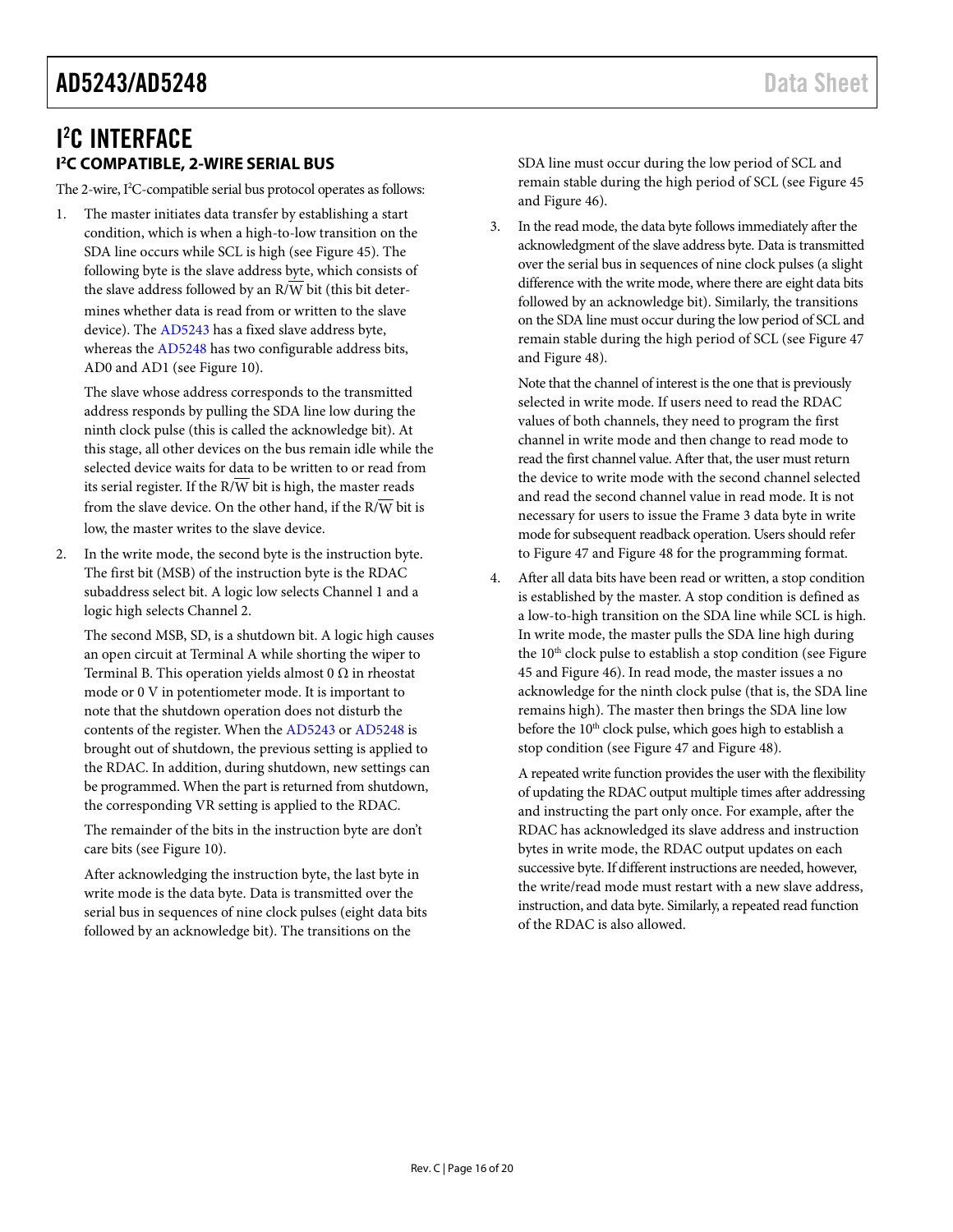### *Write Mode*

#### **Table 9[. AD5243](http://www.analog.com/AD5243?doc=AD5243_5248.pdf) Write Mode**

| - | $\mathbf 0$             |  | $\Omega$ |  |  |  |  | W | A | A0   | cr<br>שכ     | $\mathbf{v}$ | $\mathbf{v}$<br>£ | $\mathbf{r}$ | $\mathbf{v}$ | ۰. | А | D7<br>- | D6        | D5 | D4 | D3 | D <sub>2</sub> | D <sub>1</sub> | D <sub>0</sub> |  |
|---|-------------------------|--|----------|--|--|--|--|---|---|------|--------------|--------------|-------------------|--------------|--------------|----|---|---------|-----------|----|----|----|----------------|----------------|----------------|--|
|   | e address byte<br>- ave |  |          |  |  |  |  |   |   | Inst | ruction byte |              |                   |              |              |    |   |         | Data byte |    |    |    |                |                |                |  |

### **Table 10[. AD5248](http://www.analog.com/AD5248?doc=AD5243_5248.pdf) Write Mode**

|                                |  |  |  |  | AD <sup>1</sup> | <b>ADC</b> | W | А                | A <sub>0</sub> | <b>SD</b> | $\mathbf{v}$ | $\mathbf{v}$<br>Δ | $\mathbf{v}$<br> | $\mathbf{v}$ | $\overline{\phantom{a}}$<br>Λ | D7 | D6        | D <sub>5</sub> | D4 | D3 | D <sub>2</sub> | D <sup>1</sup> | D <sub>0</sub> | A |  |
|--------------------------------|--|--|--|--|-----------------|------------|---|------------------|----------------|-----------|--------------|-------------------|------------------|--------------|-------------------------------|----|-----------|----------------|----|----|----------------|----------------|----------------|---|--|
| address byte !<br><b>ave</b> د |  |  |  |  |                 |            |   | Instruction byte |                |           |              |                   |                  |              |                               |    | Data byte |                |    |    |                |                |                |   |  |

### *Read Mode*

#### **Table 11[. AD5243](http://www.analog.com/AD5243?doc=AD5243_5248.pdf) Read Mode**

|                                |  |  |  |  |  |  | Ð<br>n | . . | D7 | D <sub>6</sub> | D <sub>5</sub> | D4<br>the contract of the contract of | D3 | $\sim$<br>◡▴<br>the contract of the contract of | D.<br>- | D <sub>0</sub> |  |
|--------------------------------|--|--|--|--|--|--|--------|-----|----|----------------|----------------|---------------------------------------|----|-------------------------------------------------|---------|----------------|--|
| address byte !<br><b>Slave</b> |  |  |  |  |  |  |        |     |    | Data byte      |                |                                       |    |                                                 |         |                |  |

#### **Table 12[. AD5248](http://www.analog.com/AD5248?doc=AD5243_5248.pdf) Read Mode**

| O                         |  |  |  |  | AD <sub>1</sub><br>the contract of the contract of the | AD <sub>0</sub> |  | $-$<br>υ, | D <sub>6</sub><br>$\sim$ | D <sub>5</sub><br>$ -$ | D <sub>4</sub> | D3<br>___ | D <sub>2</sub><br>the contract of the contract of | n.<br>- | D <sub>0</sub> |  |
|---------------------------|--|--|--|--|--------------------------------------------------------|-----------------|--|-----------|--------------------------|------------------------|----------------|-----------|---------------------------------------------------|---------|----------------|--|
| ess byte<br>Slave address |  |  |  |  |                                                        |                 |  |           | Data byte                |                        |                |           |                                                   |         |                |  |

#### **Table 13. SDA Bits Descriptions**

| <b>Bit</b>                     | <b>Description</b>                                                                                                                |
|--------------------------------|-----------------------------------------------------------------------------------------------------------------------------------|
| S                              | Start condition.                                                                                                                  |
| P                              | Stop condition.                                                                                                                   |
| A                              | Acknowledge.                                                                                                                      |
| ADO, AD1                       | Package pin-programmable address bits.                                                                                            |
| X                              | Don't care.                                                                                                                       |
| W                              | Write.                                                                                                                            |
| R                              | Read.                                                                                                                             |
| A0                             | RDAC subaddress select bit.                                                                                                       |
| <b>SD</b>                      | Shutdown connects wiper to B terminal and open circuits the A terminal. It does not change the<br>contents of the wiper register. |
| D7, D6, D5, D4, D3, D2, D1, D0 | Data bits.                                                                                                                        |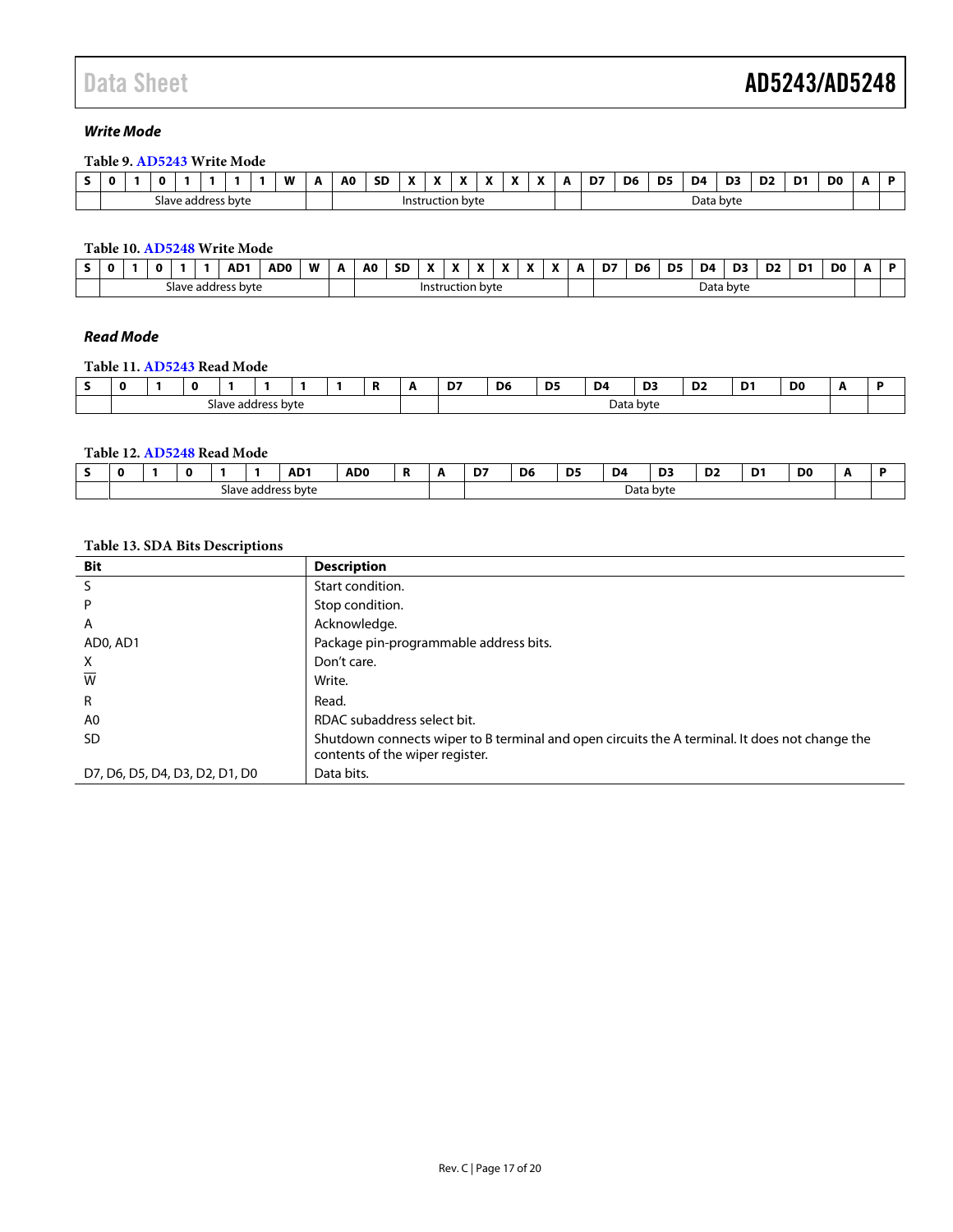### <span id="page-17-0"></span>**I 2 C CONTROLLER PROGRAMMING**

### *Write Bit Patterns*

<span id="page-17-3"></span><span id="page-17-1"></span>

*Figure 48. Reading Data from a Previously Selected RDAC Register in Write Mode[—AD5248](http://www.analog.com/AD5248?doc=AD5243_5248.pdf)*

**RDAC REGISTER**

#### <span id="page-17-2"></span>*Multiple Devices on One Bus (Applies Only t[o AD5248\)](http://www.analog.com/AD5248?doc=AD5243_5248.pdf)*

**SLAVE ADDRESS BYTE**

<span id="page-17-4"></span>**MASTER**

[Figure 49](#page-17-5) shows fou[r AD5248](http://www.analog.com/AD5248?doc=AD5243_5248.pdf) devices on the same serial bus. Each has a different slave address because the states of their AD0 and AD1 pins are different. This allows each device on the bus to be written to or read from independently. The master device output bus line drivers are open-drain pull-downs in a fully I<sup>2</sup>C-compatible interface.



**MASTER**

M109-

<span id="page-17-5"></span>*Figure 49. Multipl[e AD5248](http://www.analog.com/AD5248?doc=AD5243_5248.pdf) Devices on One I2 C Bus*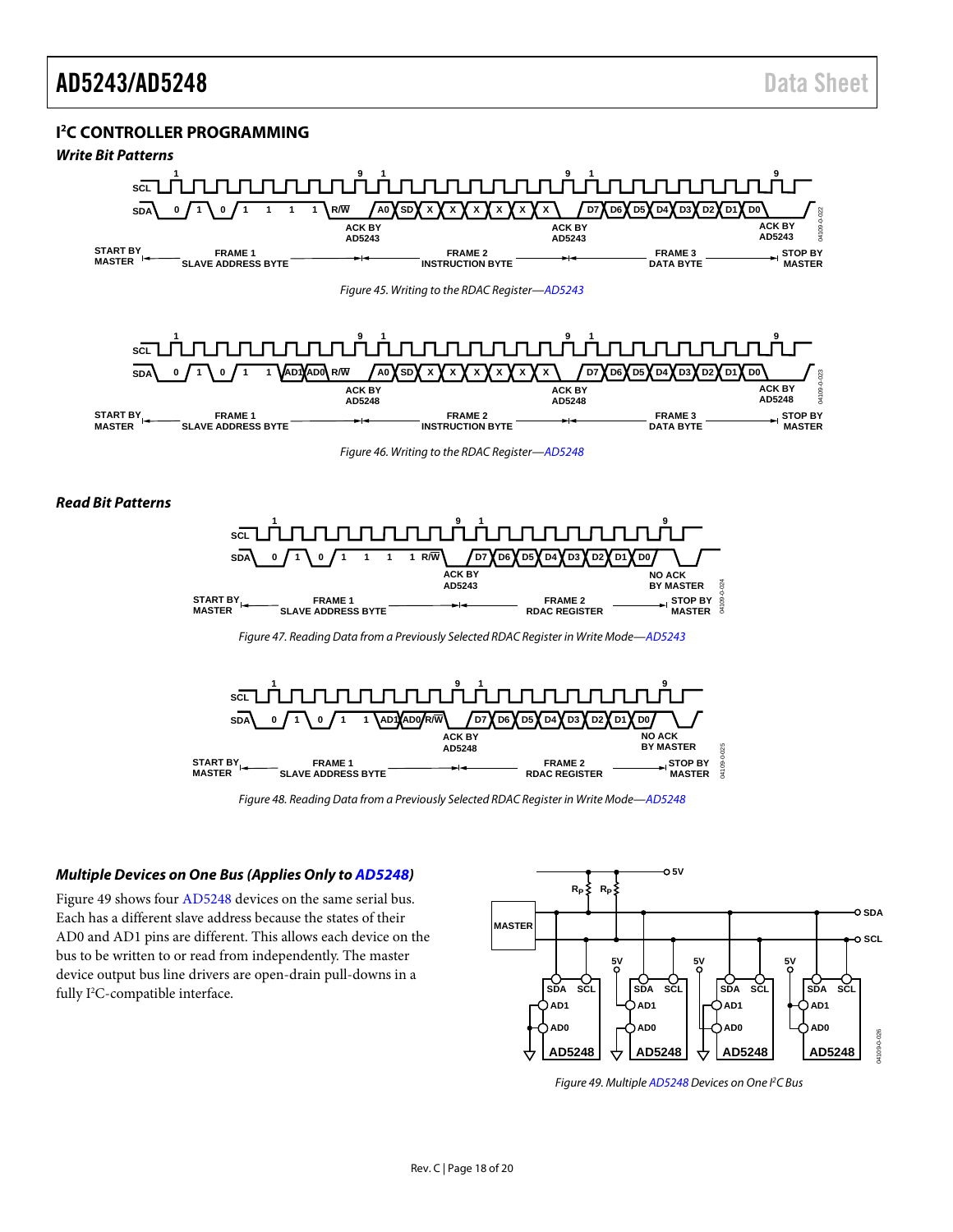### <span id="page-18-0"></span>OUTLINE DIMENSIONS



*Figure 50. 10-Lead Mini Small Outline Package [MSOP] (RM-10) Dimensions shown in millimeters*

### <span id="page-18-1"></span>**ORDERING GUIDE**

| Model $1/2$       | $R_{AB}$       | <b>Temperature</b>                  | <b>Package Description</b> | <b>Package Option</b> | <b>Branding</b>  |
|-------------------|----------------|-------------------------------------|----------------------------|-----------------------|------------------|
| AD5243BRM2.5      | $2.5 k\Omega$  | $-40^{\circ}$ C to $+125^{\circ}$ C | 10-Lead MSOP               | <b>RM-10</b>          | D <sub>0</sub> L |
| AD5243BRM10       | 10 k $\Omega$  | $-40^{\circ}$ C to $+125^{\circ}$ C | 10-Lead MSOP               | <b>RM-10</b>          | <b>DOM</b>       |
| AD5243BRM100      | 100 k $\Omega$ | $-40^{\circ}$ C to $+125^{\circ}$ C | 10-Lead MSOP               | <b>RM-10</b>          | D <sub>OP</sub>  |
| AD5243BRMZ2.5     | $2.5 k\Omega$  | $-40^{\circ}$ C to $+125^{\circ}$ C | 10-Lead MSOP               | <b>RM-10</b>          | D <sub>9</sub> X |
| AD5243BRMZ2.5-RL7 | $2.5 k\Omega$  | $-40^{\circ}$ C to $+125^{\circ}$ C | 10-Lead MSOP               | <b>RM-10</b>          | D <sub>9</sub> X |
| AD5243BRMZ10      | 10 k $\Omega$  | $-40^{\circ}$ C to $+125^{\circ}$ C | 10-Lead MSOP               | <b>RM-10</b>          | <b>DOM</b>       |
| AD5243BRMZ10-RL7  | 10 k $\Omega$  | $-40^{\circ}$ C to $+125^{\circ}$ C | 10-Lead MSOP               | <b>RM-10</b>          | <b>DOM</b>       |
| AD5243BRMZ50      | 50 k $\Omega$  | $-40^{\circ}$ C to $+125^{\circ}$ C | 10-Lead MSOP               | <b>RM-10</b>          | <b>DON</b>       |
| AD5243BRMZ50-RL7  | 50 k $\Omega$  | $-40^{\circ}$ C to $+125^{\circ}$ C | 10-Lead MSOP               | <b>RM-10</b>          | <b>DON</b>       |
| AD5243BRMZ100     | 100 k $\Omega$ | $-40^{\circ}$ C to $+125^{\circ}$ C | 10-Lead MSOP               | <b>RM-10</b>          | D <sub>OP</sub>  |
| AD5243BRMZ100-RL7 | 100 k $\Omega$ | $-40^{\circ}$ C to $+125^{\circ}$ C | 10-Lead MSOP               | <b>RM-10</b>          | D <sub>OP</sub>  |
| EVAL-AD5243SDZ    |                |                                     | <b>Evaluation Board</b>    |                       |                  |
| AD5248BRM100      | 100 $k\Omega$  | $-40^{\circ}$ C to $+125^{\circ}$ C | 10-Lead MSOP               | <b>RM-10</b>          | D1J              |
| AD5248BRMZ2.5     | $2.5 k\Omega$  | $-40^{\circ}$ C to $+125^{\circ}$ C | 10-Lead MSOP               | <b>RM-10</b>          | D <sub>1F</sub>  |
| AD5248BRMZ2.5-RL7 | 2.5 k $\Omega$ | $-40^{\circ}$ C to $+125^{\circ}$ C | 10-Lead MSOP               | <b>RM-10</b>          | D <sub>1F</sub>  |
| AD5248BRMZ10      | 10 $k\Omega$   | $-40^{\circ}$ C to $+125^{\circ}$ C | 10-Lead MSOP               | <b>RM-10</b>          | D <sub>8</sub> Z |
| AD5248BRMZ10-RL7  | 10 k $\Omega$  | $-40^{\circ}$ C to $+125^{\circ}$ C | 10-Lead MSOP               | RM-10                 | D <sub>8</sub> Z |
| AD5248BRMZ50      | 50 k $\Omega$  | $-40^{\circ}$ C to $+125^{\circ}$ C | 10-Lead MSOP               | <b>RM-10</b>          | D90              |
| AD5248BRMZ50-RL7  | 50 k $\Omega$  | $-40^{\circ}$ C to $+125^{\circ}$ C | 10-Lead MSOP               | <b>RM-10</b>          | D90              |
| AD5248BRMZ100     | 100 k $\Omega$ | $-40^{\circ}$ C to $+125^{\circ}$ C | 10-Lead MSOP               | <b>RM-10</b>          | D91              |
| AD5248BRMZ100-RL7 | 100 $k\Omega$  | $-40^{\circ}$ C to $+125^{\circ}$ C | 10-Lead MSOP               | <b>RM-10</b>          | D91              |

 $1 Z =$  RoHS Compliant Part.

<sup>2</sup> The evaluation board is shipped with the 10 kΩ R<sub>AB</sub> resistor option; however, the board is compatible with all available resistor value options.